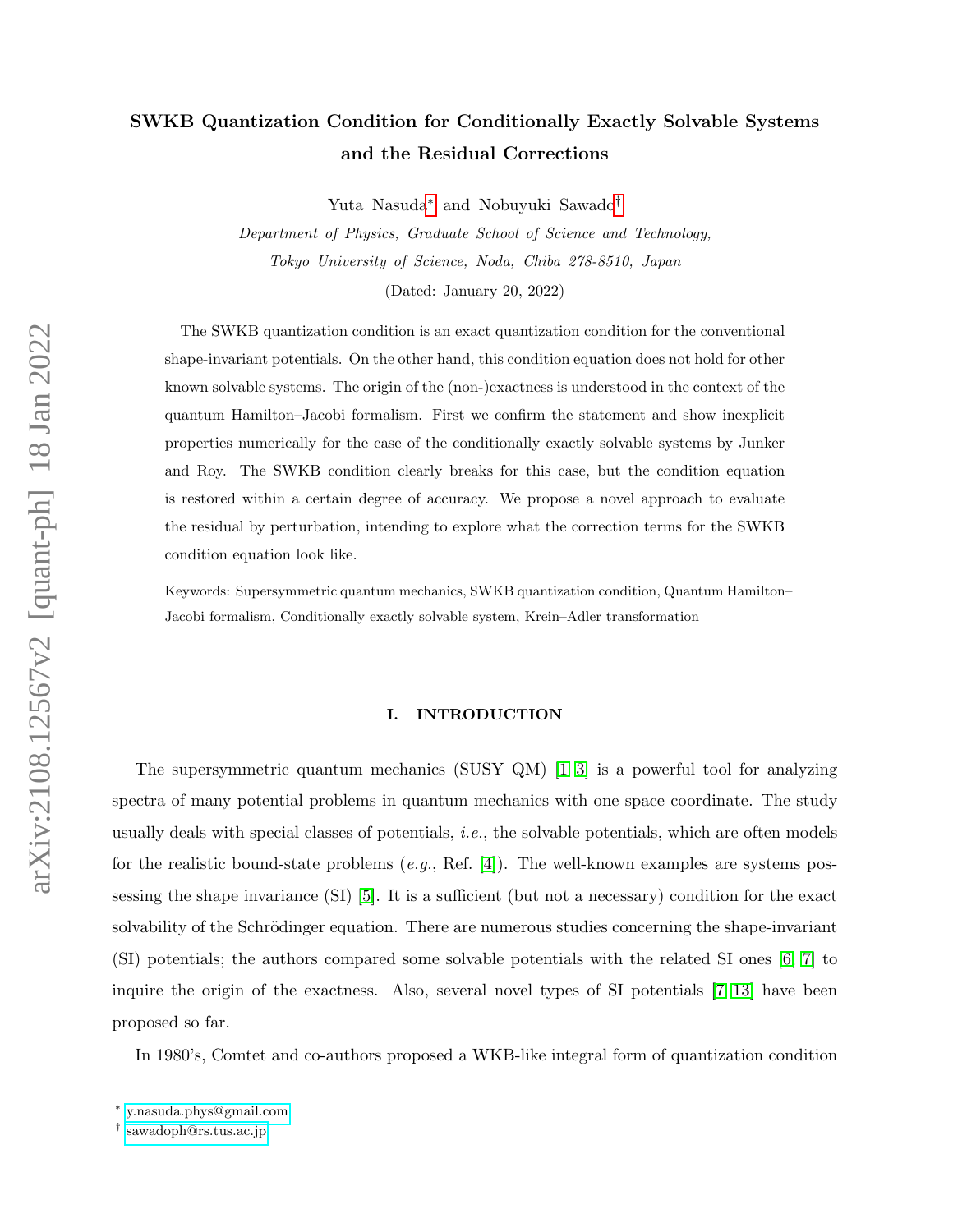in the context of SUSY QM:

<span id="page-1-1"></span>
$$
I_{\text{SWKB}} = n\pi\hbar \ , \quad I_{\text{SWKB}} := \int_{a_{\text{L}}}^{a_{\text{R}}} \sqrt{\mathcal{E}_n - W(x)^2} \, \mathrm{d}x \ , \quad n \in \mathbb{Z}_{\geqslant 0} \ , \tag{1}
$$

which is called the supersymmetric WKB (SWKB) quantization condition [\[14\]](#page-24-6). Here,  $W(x)$  is the superpotential. This condition seems to have a deep physical insight, for it successfully reproduces the exact bound-state spectra for all conventional SI potentials as was demonstrated by Dutt et al. [\[15\]](#page-24-7). Many researchers at the period thought that the SWKB condition became exact if and only if the system possesses SI.

After that, several efforts have been made for this conjecture. Khare and Varshni demonstrated the non-exactness of the SWKB condition for the Ginocchio potential [\[16\]](#page-24-8) and a potential isospectral to the one-dimensional harmonic oscillator (1-d H.O.) [\[17\]](#page-24-9), both of which are exactly solvable but are not SI [\[18\]](#page-24-10). DeLaney and Nieto showed that the Abraham–Moses systems [\[17\]](#page-24-9), which are another class of solvable potentials without SI, does not satisfy the SWKB condition [\[19\]](#page-24-11). In our previous letter [\[20\]](#page-25-0), we have provided yet another example; the Krein–Adler systems [\[21,](#page-25-1) [22\]](#page-25-2), which are solvable but not SI, do not satisfy the SWKB condition. Obviously, the exactly solvable systems without SI always break the exactness of SWKB condition. Moreover, it has been confirmed that a novel class of potentials with SI, called the multi-indexed systems [\[8–](#page-24-12)[12\]](#page-24-13), does not satisfy the SWKB condition [\[20,](#page-25-0) [23\]](#page-25-3). This clearly indicates that the SI of a system is not a sufficient condition for the exactness of the SWKB condition. Now, it is concluded that SI does not account for the exactness of the SWKB condition.

In 1996, Bhalla *et al.* gave a qualitative explanation for the (non-)exactness of the SWKB condition by means of the quantum Hamilton–Jacobi (QHJ) formalism [\[24,](#page-25-4) [25\]](#page-25-5). The QHJ formalism was first developed by Leacock and Padgett [\[26,](#page-25-6) [27\]](#page-25-7), and is another approach toward potential problems. By employing this, one can obtain the exact bound-state spectra without any information of the eigenstate wave functions. The energy eigenvalues are given exactly by the quantization of a quantum analogue of the action variable, which is similar to the relation between the frequency and the action variable in classical mechanics [\[28\]](#page-25-8). The quantization condition for the quantum action variable is

<span id="page-1-0"></span>
$$
J_{\text{QHJ}} = n\hbar \, , \quad J_{\text{QHJ}} := \frac{1}{2\pi} \oint_C p(x;\mathcal{E}) \, \mathrm{d}x \, , \quad n \in \mathbb{Z}_{\geqslant 0} \, , \tag{2}
$$

where  $p(x; \mathcal{E})$  is called the quantum momentum function (QMF). One can construct the QMF from the singularity structure and the QHJ equation, and then obtain the wave function explicitly [\[29\]](#page-25-9).

Bhalla *et al.* pointed out that Eq.  $(2)$  is equivalent to the SWKB quantization condition  $(1)$ for the conventional SI systems. They concluded that the SWKB condition becomes an exact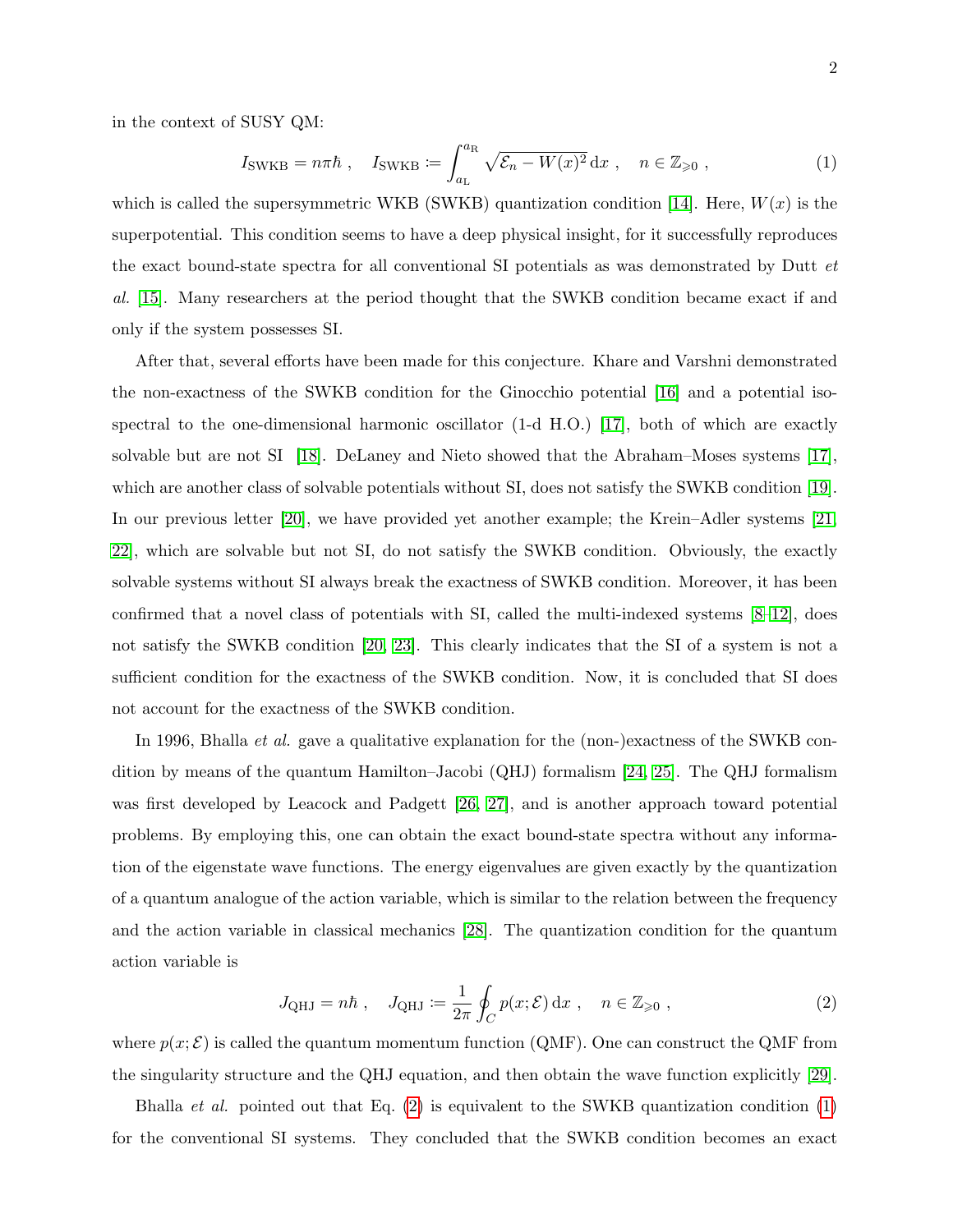quantization condition when the integrand (in which the real variable x is extended to a complex variable x) has the common singularity nature with the QMF  $[24, 25]$  $[24, 25]$ . This indicates that for the case of the conventional SI potentials, the complex integrations for the QMFs can be deformed into simple WKB-like integrations along the real axis; while for the other potentials, the deformation is not so straightforward, and one has to carry out complicated counter integrals. The SWKB condition, on the other hand, gives approximate results by a simple integration along with the real axis, where the SWKB scheme takes some advantages.

Incompatibility of these singularities thus concern the higher order corrections of the SWKB condition, *i.e.*, the residual  $\Delta := \pi J_{QHJ} - I_{SWKB}$ . In Ref. [\[25\]](#page-25-5),  $\Delta$  is estimated with the residues of the poles of the SWKB integrand that essentially is different from those of the QMF. From this point of view, they got a quite natural explanation about why the SWKB condition of some potentials cannot reproduce the exact bound-state spectra. However, yet another difficulty exists in due course; one cannot always calculate the poles analytically in some potentials and the integration is not straightforward in these cases. For the method of evaluating  $\Delta$ , several approaches has already formulated so far [\[23,](#page-25-3) [30–](#page-25-10)[32\]](#page-25-11).

In order to achieve a deeper understanding of the SWKB condition, we study  $\Delta$  somewhat different point of view. For a given potential, suppose we have a quantized integral and the SWKB integral  $I_{\text{SWKB}}$  is a leading order of an expansion with a parameter which is not yet fixed (the "unknown parameter"). All the higher order corrections are gathered in  $\Delta$  and then, an "exact" SWKB condition is formally expressed as follows:  $I_{SWKB} + \Delta = n\pi\hbar$ . Note that for the conventional SI systems,  $\Delta = 0$ . The evaluation of  $\Delta$  is important because it brings us a good intuition for the meaning of the condition, and also one could obtain an "exact" SWKB formula for a given potential, which is certainly a final goal of the study on the SWKB condition.

Now, it is almost certain that the breaking of the SWKB condition is caused by properties of the system in question, which is to be described by some model parameters. The question here is how the value of  $I_{SWKB}$ , or  $\Delta$ , changes as the model parameters varies. In our previous letter [\[20\]](#page-25-0), we have conjectured that, in terms of the energy eigenvalues, the whole distribution of them guarantees the exactness of the SWKB condition. This conjecture would be a good starting point of our study on  $\Delta$ . Here, we analyze a system that is related to the conventional SI systems by continuous parameters describing the modification of energy spectrum. In our analysis, we employ such a system known as the conditionally exactly solvable (CES) system by Junker and Roy [\[33\]](#page-25-12). This class of potentials have two additional model parameters; one describes a constant shift of excited energies while the other is responsible for an iso-spectral deformation. This allows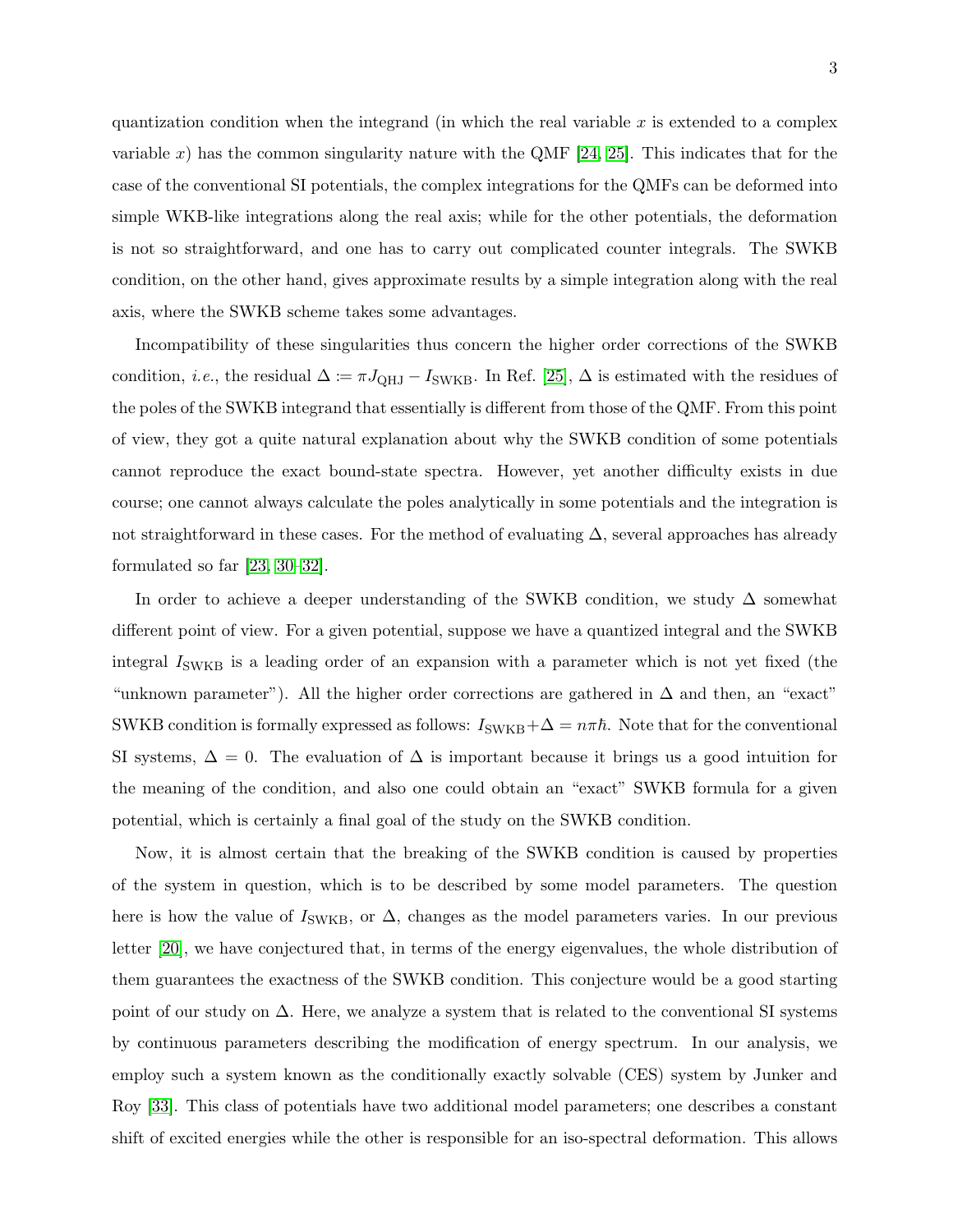us to carry out our analysis by a perturbative approach.

As was mentioned above, the investigation of  $\Delta$  is a significant issue and has several future applications. We add two more here. First, the SWKB condition can give an approximation formula for the energy in the same manner as the WKB formalism (See Appx. [A\)](#page-23-1). Case-by-case analysis tells that the SWKB formalism gives better estimations for the energy eigenvalues than the WKB for many cases. The analysis on  $\Delta$  will enable us to obtain an even more accurate formula. Second, although the conjecture that the SWKB condition is an exact condition if and only if we deal with the conventional SI potentials is solved negatively, there is still a chance the condition is somehow involved with the solvability of the Schrödinger equation. By getting to know how  $\Delta$  behaves around  $\Delta = 0$ , the role that the SWKB condition plays in the solvability of the Schrödinger equation could be unveiled.

In the next section, we give a brief account on the two quantization conditions and the CES systems by Junker and Roy. In the first half of Sec. [III,](#page-9-0) we compute both integrals in Eqs. [\(1\)](#page-1-1) and [\(2\)](#page-1-0) for the CES system numerically to reveal inexplicit properties of the system and identify the origin of the non-exactness of the SWKB condition. At this point, one realizes the breaking behavior of the SWKB condition can be treated by perturbative approach. The latter half of the section is devoted for a special case of the CES system, where one can perform the computations analytically in part. Sec. [IV](#page-18-0) investigate the non-exactness of the SWKB condition by perturbation based on a series expansion of the SWKB integrand. Then, in the last section, we conclude and state some future directions.

## <span id="page-3-0"></span>II. PRELIMINARIES

### A. SWKB quantization condition

In the standard WKB formalism, the quantization condition is given in terms of the potential  $V(x)$ , which is formally given by using the ground-state wave function  $\psi_0(x)$ ;

$$
V(x) = \hbar^2 \left[ \left( \frac{d}{dx} \ln \psi_0(x) \right)^2 + \frac{d^2}{dx^2} \ln \psi_0(x) \right] \equiv W(x)^2 - \hbar W'(x) , \qquad (3)
$$

where the superpotential is  $W(x) \coloneqq -\hbar \frac{d}{dx}$  $\frac{d}{dx} \ln \psi_0(x)$ , and ' denotes the first derivative in x: '  $\equiv \frac{d}{dx}$  $\frac{\mathrm{d}}{\mathrm{d}x}$ . We set  $2m = 1$  but retain  $\hbar$  for discussing explicit  $\hbar$ -dependency throughout this paper. We note that Eq. [\(3\)](#page-3-0) corresponds to the vanishing ground-state energy:  $\mathcal{E}_0 = 0$ .

On the other hand, the SWKB quantization condition only concerns the first term in Eq. [\(3\)](#page-3-0).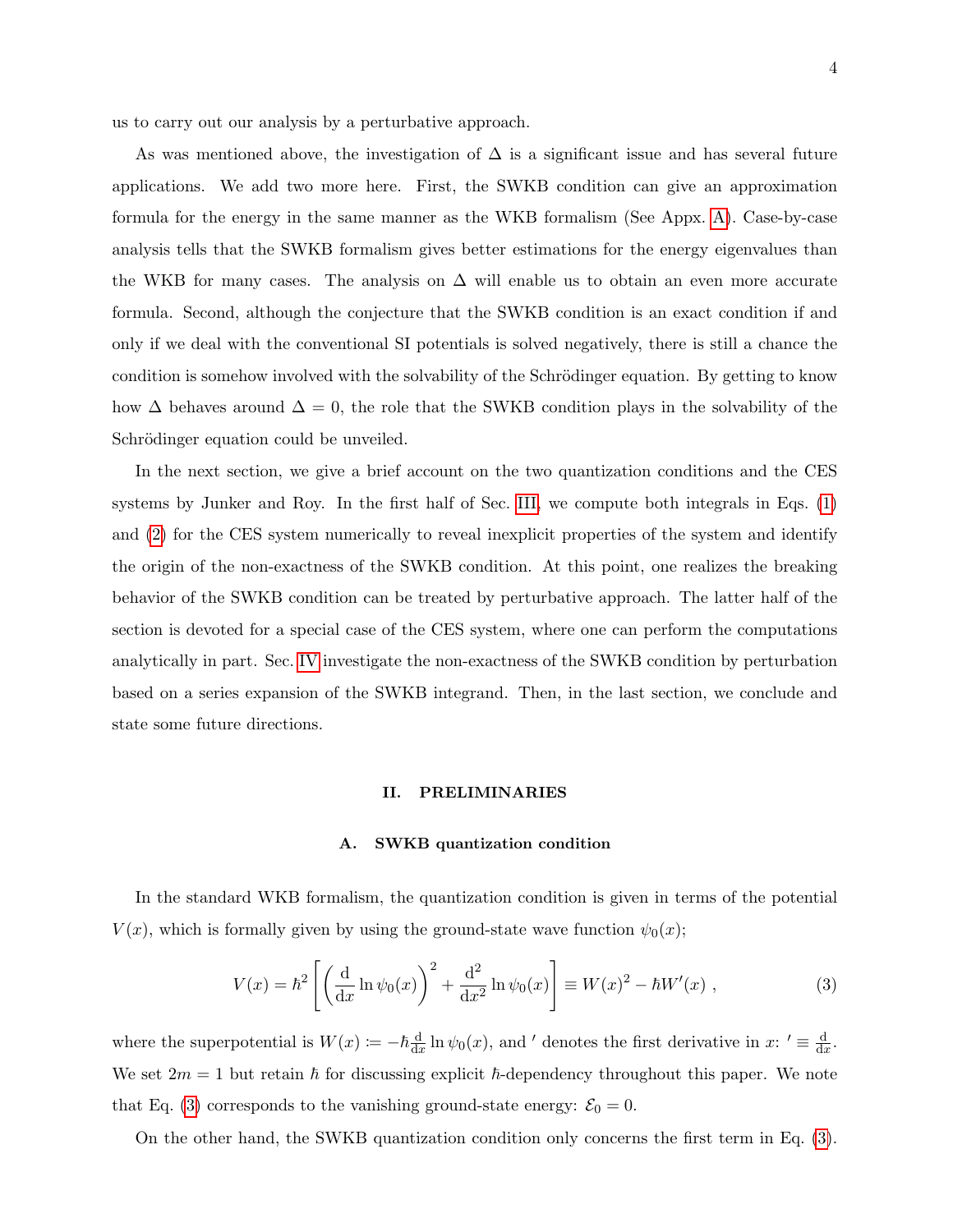The condition equation given by Comtet *et al.* [\[14\]](#page-24-6) reads

<span id="page-4-2"></span>
$$
I_{\text{SWKB}} = n\pi\hbar \, , \quad I_{\text{SWKB}} := \int_{a_{\text{L}}}^{a_{\text{R}}} \sqrt{\mathcal{E}_n - W(x)^2} \, \mathrm{d}x \, , \quad n \in \mathbb{Z}_{\geqslant 0} \, . \tag{4}
$$

Here,  $a_L$ ,  $a_R$  ( $a_L < a_R$ ) are the "turning points";  $a_L$  and  $a_R$  are the two roots of the equation  $W(x)^2 = \mathcal{E}_n$ . We call the integral  $I_{\text{SWKB}}$  the SWKB integral. The condition is always exact for the ground state by construction. Also, it is well-known that the condition is conserved for a class of potentials called the conventional SI potentials [\[15,](#page-24-7) [34,](#page-25-13) [35\]](#page-25-14), while it is not for other potentials constructed so far. An essential aspect with the condition equation is that  $\hbar$  can always be factored out from the SWKB integral and the condition is independent of  $\hbar$  [\[20\]](#page-25-0), which was often missed in the literatures.

In some cases, the equation  $W(x)^2 = \mathcal{E}_n$  possesses more than two roots:  $\{(a_{\text{L},i}, a_{\text{R},i}); i =$  $1, \ldots, N$ . One can employ a prescription of estimating  $I_{\text{SWKB}}$  by summing up the SWKB integrals of all  $i$  [\[20\]](#page-25-0):

$$
I_{\text{SWKB}} = \sum_{i} \int_{a_{\text{L},i}}^{a_{\text{R},i}} \sqrt{\mathcal{E}_n - W(x)^2} \, \mathrm{d}x \,. \tag{5}
$$

In this paper, we only consider the cases where the equation has at most two solutions for the rigorous study on the non-exactness of the SWKB condition.

## B. QHJ formalism and exact quantization condition

In the QHJ formalism [\[26,](#page-25-6) [27\]](#page-25-7), the quantum momentum function (QMF):

$$
p(x; \mathcal{E}) \coloneqq -i\hbar \frac{\psi'(x)}{\psi(x)}, \qquad (6)
$$

<span id="page-4-0"></span>plays the central role. The QMF satisfies the following Riccati-type equation called the QHJ equation:

<span id="page-4-1"></span>
$$
p(x; \mathcal{E})^2 - i\hbar p'(x; \mathcal{E}) = \mathcal{E} - V(x) . \tag{7}
$$

The quantum action variable  $J_{QHJ}$  is defined as an analogy with the classical one and the quantization condition for the quantum action variable is written as

$$
J_{\text{QHJ}} = n\hbar \, , \quad J_{\text{QHJ}} := \frac{1}{2\pi} \oint_C p(x; \mathcal{E}_n) \, dx \, , \quad n \in \mathbb{Z}_{\geq 0} \, , \tag{8}
$$

where C is a counterclockwise contour in the complex x-plane enclosing the classical turning points  $x_L, x_R: V(x_L) = V(x_R) = \mathcal{E}_n$ . This condition equation is guaranteed by the fact that an *n*-th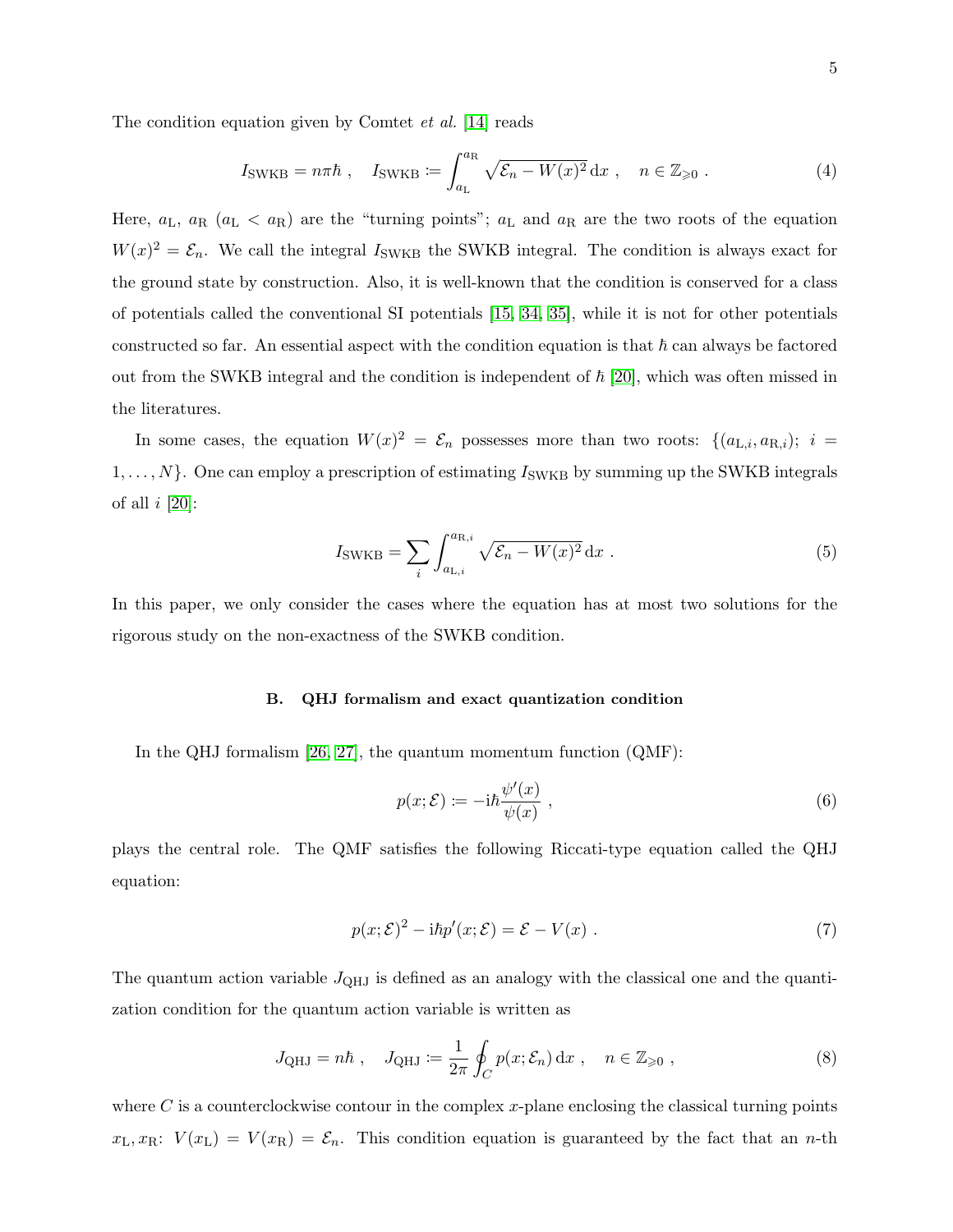eigenfunction has  $n$  nodes between the two classical turning points (this is known as the oscillation theorem [\[36\]](#page-25-15)), which produce the poles of  $p(x; \mathcal{E})$  having residue  $-i\hbar$  along with the real axis. We note that Gozzi discovered the same equation independently of the QHJ formalism [\[37\]](#page-25-16).

Suppose the potential  $V(x)$  is in the form of Eq. [\(3\)](#page-3-0) and there exist n poles between the classical turning points along with the real axis, one can write the QMF in the following form:

$$
p(x; \mathcal{E}_n) = -i\hbar \left( \frac{\psi_0'(x)}{\psi_0(x)} + \frac{\mathcal{P}_n'(x)}{\mathcal{P}_n(x)} \right) = -i \left( -W(x) + \hbar \frac{\mathcal{P}_n'(x)}{\mathcal{P}_n(x)} \right) , \qquad (9)
$$

where  $P_n(x)$  is a function such that  $P'_n(x)/P_n(x)$  has the n poles of residue 1 at the same point as the nodes of  $\psi_n(x)$  along with the real axis, but  $\mathcal{P}'_n(x)/\mathcal{P}_n(x)$  can have other poles off the real axis. Then, the QHJ equation [\(7\)](#page-4-0) reduces to

<span id="page-5-0"></span>
$$
\hbar^2 \mathcal{P}_n''(x) - 2\hbar W(x) \mathcal{P}_n'(x) + \mathcal{E}_n \mathcal{P}_n(x) = 0.
$$
 (10)

Note that  $\hbar$ -dependency can be removed from this equation after changing variable. A function  $P_n(x)$  turns out to be the wave function  $\psi_n(x)$  divided by the ground-state wave function  $\psi_0(x)$ . Here, we perform the similarity transformation of a Hamiltonian using the ground-state wave function:

$$
\mathcal{H} = -\hbar^2 \frac{\mathrm{d}^2}{\mathrm{d}x^2} + V(x) \to \widetilde{\mathcal{H}} \coloneqq \psi_0(x)^{-1} \circ \mathcal{H} \circ \psi_0(x) = -\hbar^2 \frac{\mathrm{d}^2}{\mathrm{d}x^2} + 2\hbar W(x) \frac{\mathrm{d}}{\mathrm{d}x} \ . \tag{11}
$$

Assuming that the wave function is of the form  $\psi_n(x) \equiv \psi_0(x) \mathcal{P}_n(x)$  with  $\mathcal{P}_n(x)$  being some function, the eigenvalue equation for  $\mathcal H$  becomes that for  $\mathcal H$ :

$$
\widetilde{\mathcal{H}}\mathcal{P}_n(x) = \mathcal{E}_n \mathcal{P}_n(x) , \qquad (12)
$$

which is equivalent to Eq. [\(10\)](#page-5-0). Note that  $\mathcal{P}_n(x)$  is shown to be the classical orthogonal polynomials for the 1-d H.O., the radial oscillator and the Pöschl–Teller potential.

Considering the QMF of the form Eq. [\(10\)](#page-5-0), the quantum action variable [\(8\)](#page-4-1) becomes

$$
\frac{1}{2\pi} \oint_C p(x; \mathcal{E}_n) dx = \frac{1}{2\pi} \oint_C \sqrt{\mathcal{E}_n - W(x)^2 - \hbar^2 \left(\frac{\mathcal{P}'_n(x)}{\mathcal{P}_n(x)}\right)} dx.
$$
 (13)

As Bhalla et al. pointed out, the SWKB condition is exact when the pole structure of the QMF and that of the SWKB integrand coincide outside the contours [\[24,](#page-25-4) [25\]](#page-25-5). Note, however, that in order to compare the two quantization conditions the SWKB integral is extended to a complex contour integral:

$$
I_{\text{SWKB}} \to J_{\text{SWKB}} = \frac{1}{2\pi} \oint_{C'} \sqrt{\mathcal{E}_n - W(x)^2} \, \mathrm{d}x \;, \tag{14}
$$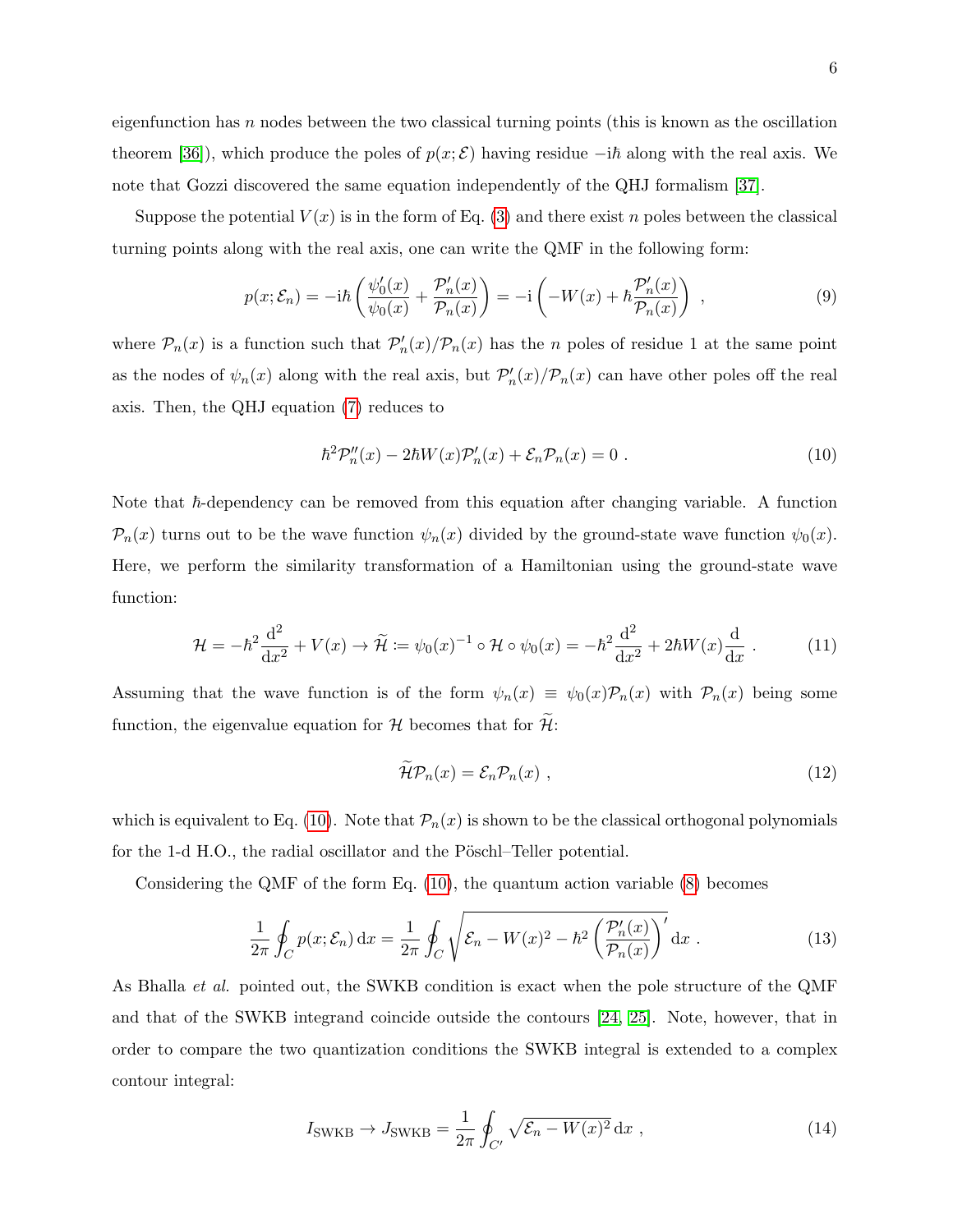where C' is a counterclockwise contour enclosing the branch cut of  $\sqrt{\mathcal{E}_n - W(x)^2}$  from  $a_{\text{L}}$  to  $a_{\text{R}}$ . Apparently,  $J_{\text{SWKB}}$  equals  $J_{\text{QHJ}}$ , when  $(p'_n(x)/p_n(x))'$  does not have any singularity outside the contour C, which is to be realized for all conventional SI systems. Contrary, for other classes of exactly solvable system, where the quantization of  $I_{SWKB}$  is not exact, it is easy to guess  $(\mathcal{P}'_n(x)/\mathcal{P}_n(x))'$  has singularities outside the contour, *i.e.*, the pole structure of the QMF and that of the SWKB integrand are different.

## <span id="page-6-0"></span>C. Conditionally exactly solvable systems

In this subsection, we follow the CES systems by Junker and Roy, which is based on SUSY QM. The name "conditionally exactly solvable" reflects that the eigenvalues and eigenfunctions are obtained explicitly for some specific choices of potential parameters [\[38,](#page-25-17) [39\]](#page-25-18).

We start with the following three conventional SI potentials: the 1-d H.O. (H), the radial oscillator  $(L)$ , the Pöschl–Teller potential  $(J)$ . The potentials are

$$
V^{(*)}(x) = \begin{cases} \omega^2 x^2 - \hbar \omega , & x \in (-\infty, \infty) * = H ,\\ \omega^2 x^2 + \frac{\hbar^2 g(g-1)}{x^2} - \hbar \omega (2g+1) , & x \in (0, \infty) * = L ,\\ \frac{\hbar^2 g(g-1)}{\sin^2 x} + \frac{\hbar^2 h(h-1)}{\cos^2 x} - \hbar^2 (g+h)^2 , & x \in \left(0, \frac{\pi}{2}\right) * = J . \end{cases}
$$
(15)

The eigenvalues and the corresponding eigenfunctions are

<span id="page-6-1"></span>
$$
\mathcal{E}_{n}^{(*)} = \begin{cases}\n2n\hbar\omega & * = \mathcal{H} ,\\
4n\hbar\omega & * = \mathcal{L} ,\\
4\hbar^{2}n(n+g+h) & * = \mathcal{J} ,\\
e^{-\frac{\xi^{2}}{2}}H_{n}(\xi) & * = \mathcal{H} ,\\
e^{-\frac{z}{2}}z^{\frac{g}{2}}L_{n}^{(g-\frac{1}{2})}(z) & * = \mathcal{L} ,\\
(1-y)^{\frac{g}{2}}(1+y)^{\frac{h}{2}}P_{n}^{(g-\frac{1}{2},h-\frac{1}{2})}(y) & * = \mathcal{J} .\n\end{cases}
$$
\n(17)

Here,  $H_n$ ,  $L_n^{(\alpha)}$ ,  $P_n^{(\alpha,\beta)}$  are Hermite, Laguerre, Jacobi polynomials respectively, and  $\xi \equiv \sqrt{\omega/\hbar} x$ ,  $z \equiv \xi^2$  and  $y \equiv \cos 2x$ . Note that the SI transformations are (H)  $\emptyset$ , (L)  $g \to g+1$  and (J)  $g \to g+1$ ,  $h \rightarrow h + 1$ .

The CES potentials are defined as

$$
V^{(\mathcal{C},*)}(x) := \hbar^2 \left[ \left( \frac{\mathrm{d}}{\mathrm{d}x} \ln \left| \frac{\phi_0^{(*)}(x)}{u^{(*)}(x)} \right| \right)^2 + \frac{\mathrm{d}^2}{\mathrm{d}x^2} \ln \left| \frac{\phi_0^{(*)}(x)}{u^{(*)}(x)} \right| \right], \quad * = \mathcal{H}, \mathcal{L}, \mathcal{J},
$$
 (18)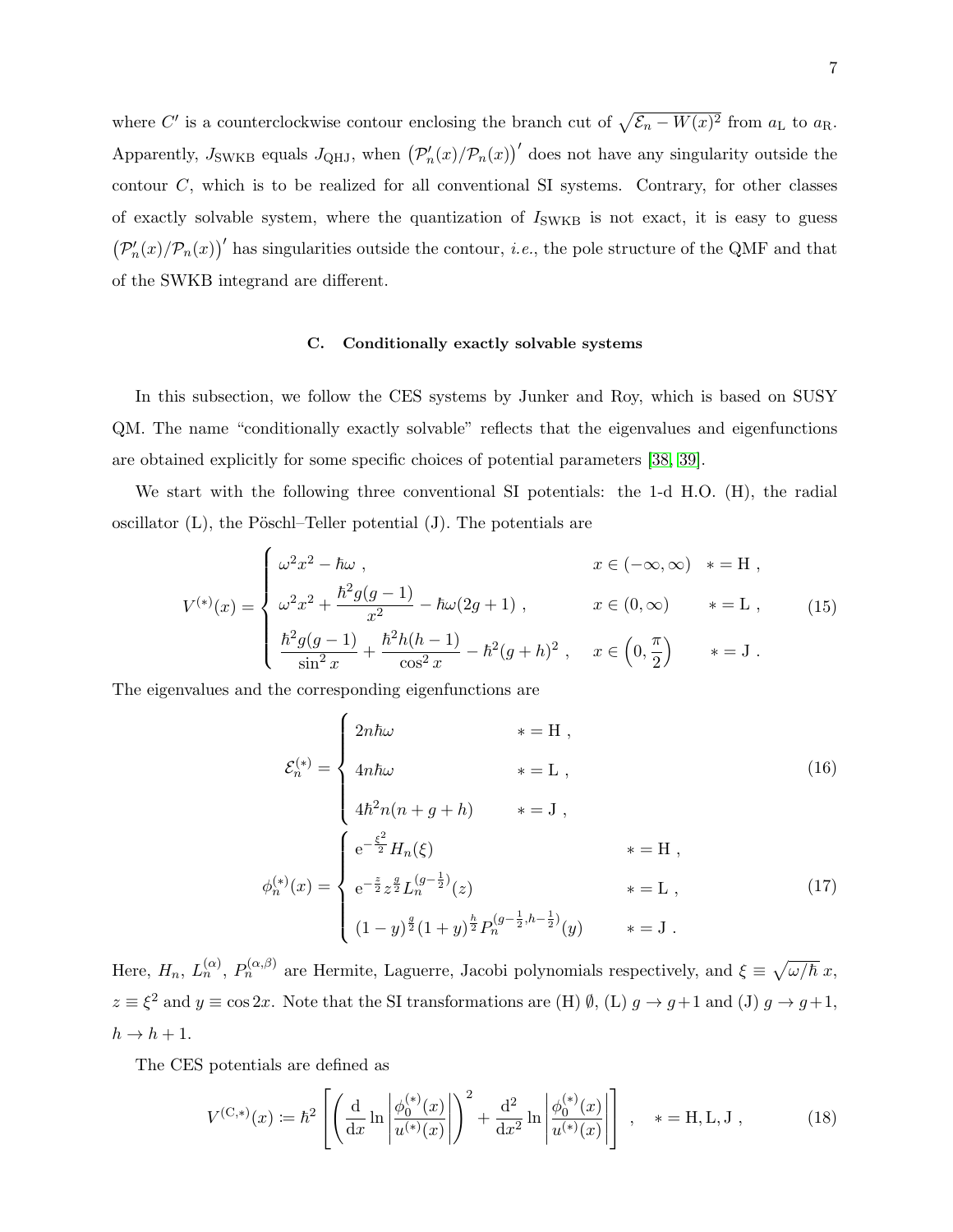where  $u^{(*)}(x)$  satisfies

<span id="page-7-0"></span>
$$
\hbar^2 u^{(*)}''(x) + 2\hbar^2 \left(\frac{\mathrm{d}}{\mathrm{d}x} \ln \phi_0^{(*)}(x)\right) u^{(*)'}(x) - \tilde{b}u^{(*)}(x) = 0. \tag{19}
$$

The eigenvalues and the corresponding eigenfunctions are

$$
\mathcal{E}_0^{(C,*)} = 0 \;, \quad \mathcal{E}_n^{(C,*)} = \mathcal{E}_n^{(*)} + \tilde{b} \quad \text{for } n \geq 1 \;, \tag{20}
$$

$$
\psi_0^{(C,*)}(x) = \frac{\phi_0^{(*)}(x)}{u^{(*)}(x)}, \quad \psi_n^{(C,*)}(x) = \hbar \left( -\frac{d}{dx} - \frac{d}{dx} \ln \left| \psi_0^{(C,*)}(x) \right| \right) \psi_{n-1}^{(*,+)}(x) \quad \text{for } n \ge 1. \tag{21}
$$

Here,  $\psi_n^{(*,+)}(x)$  denotes the *n*-th eigenstate wave function of the SUSY-partner system:

$$
\mathcal{H}^{(+)} = -\frac{\mathrm{d}^2}{\mathrm{d}x^2} + V^{(*)}(x) + \tilde{b}.
$$

Note that from the positivity of the Hamiltonian,  $\mathcal{E}_1^{(C,*)} > \mathcal{E}_0^{(C,*)} = 0$ , which gives a condition on the parameter  $\tilde{b}.$ 

For the case of  $* = H$ ,

<span id="page-7-1"></span>
$$
\tilde{b} \equiv b\hbar\omega > -2\hbar\omega , \qquad (22)
$$

and the general solution for Eq. [\(19\)](#page-7-0) is

<span id="page-7-2"></span>
$$
u^{(\mathrm{H})}(x) = \alpha_1 F_1 \left( -\frac{b}{4}, \frac{1}{2}; -\xi^2 \right) + \beta \xi_1 F_1 \left( \frac{1}{2} - \frac{b}{4}, \frac{3}{2}; -\xi^2 \right) . \tag{23}
$$

The parameters  $\alpha$  and  $\beta$  satisfy the following condition so that the resulting system does not have singularities in the domain:

$$
\left|\frac{\beta}{\alpha}\right| < \frac{2\Gamma\left(\frac{b}{4} + 1\right)}{\Gamma\left(\frac{b}{4} + \frac{1}{2}\right)}\tag{24}
$$

For  $* = L$ ,

$$
u^{(L)}(x) = \alpha_1 F_1 \left( -\frac{b}{4}, \frac{1}{2} - g; -z \right) + \beta z^{g + \frac{1}{2}} {}_1F_1 \left( \frac{1}{2} + g - \frac{b}{4}, \frac{3}{2} + g; -z \right) ,
$$
 (25)

and the parameters satisfy

$$
\tilde{b} \equiv b\hbar\omega > -4\hbar\omega \ , \quad \alpha > 0 \ , \quad \frac{\beta}{\alpha} > -\frac{\Gamma\left(\frac{1}{2} - g\right)}{\Gamma\left(\frac{1}{2} - g + \frac{b}{4}\right)} \cdot \frac{\Gamma\left(\frac{b}{4} + 1\right)}{\Gamma\left(\frac{3}{2} + g\right)} \ . \tag{26}
$$

For  $* = J$ ,

$$
u^{(J)}(x) = \alpha_2 F_1 \left( -\frac{g}{2} - \frac{h}{2} - \frac{\sqrt{(g+h)^2 - b}}{2}, -\frac{g}{2} - \frac{h}{2} + \frac{\sqrt{(g+h)^2 - b}}{2}, \frac{1}{2} - h; \frac{1+y}{2} \right)
$$
  
+  $\beta y^{2h+1} {}_2F_1 \left( \frac{1}{2} - \frac{g}{2} + \frac{h}{2} - \frac{\sqrt{(g+h)^2 - b}}{2}, \frac{1}{2} - \frac{g}{2} + \frac{h}{2} + \frac{\sqrt{(g+h)^2 - b}}{2}, \frac{3}{2} + h; \frac{1+y}{2} \right)$ , (27)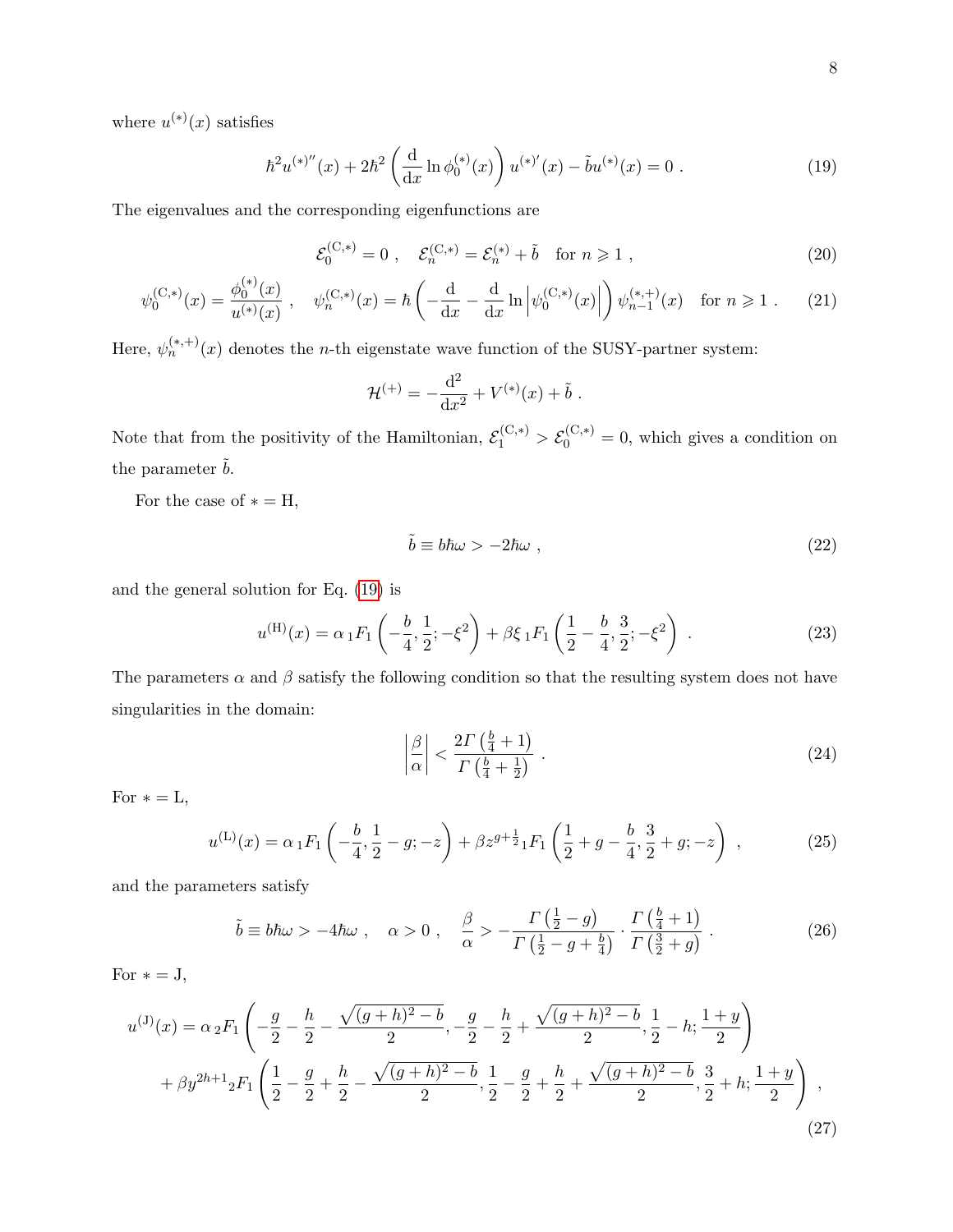and

$$
\tilde{b} \equiv b\hbar^2 > -4\hbar^2(g+h+1) ,
$$
\n
$$
\alpha - \beta > 0 , \quad \frac{\beta}{\alpha} > -\frac{\Gamma(\frac{1}{2} - h)}{\Gamma(\frac{3}{2} + h)} \cdot \frac{\Gamma\left(1 + \frac{g}{2} + \frac{h}{2} + \frac{\sqrt{(g+h)^2 - b}}{2}\right) \Gamma\left(1 + \frac{g}{2} + \frac{h}{2} - \frac{\sqrt{(g+h)^2 - b}}{2}\right)}{\Gamma\left(\frac{1}{2} + \frac{g}{2} - \frac{h}{2} + \frac{\sqrt{(g+h)^2 - b}}{2}\right) \Gamma\left(\frac{1}{2} + \frac{g}{2} - \frac{h}{2} - \frac{\sqrt{(g+h)^2 - b}}{2}\right)}.
$$
\n(28)

Hereafter, we fix  $\alpha = 1$  without loss of generality. Thus, as was mentioned above, the CES systems have two model parameters; b is responsible for the energy shift while  $\beta$  is a parameter describing an iso-spectral deformation of the system. The case where  $b = \beta = 0$  is identical to the conventional SI system.

Junker and Roy pointed out in Ref. [\[33\]](#page-25-12) that the CES systems of (H)  $b = 4N$ ,  $\beta = 0$ , (L)  $b = 8N$ ,  $\beta = 0$  with  $N \in \mathbb{Z}_{\geq 0}$  are obtained by the Krein–Adler transformation of the corresponding conventional SI potentials. Note that for the case of  $* = J$  there has no such correspondence.

The Krein–Adler transformation concerns the deletion of the eigenstates of the original exactly solvable system whose indices are designated by  $D$ . Generally, one can take  $D = \{d_1, d_1 + 1 \leq$  $d_2, d_2 + 1 < \cdots < d_M, d_M + 1$  with  $\{d_i \in \mathbb{Z}_{>0}; i = 1, \ldots, M\}$ , but we consider the deletion of eigenstates indicated by 2N consecutive integers, i.e.,  $\mathcal{D} = \{d, d+1, \ldots, d+2N-1\}$  in this paper. Moreover, we restrict ourselves mainly to  $N = 1$  for simplicity. The potential for the Krein–Adler systems are

$$
V^{(\mathcal{K},*)}(x) \coloneqq V^{(*)}(x) - 2\hbar^2 \frac{\mathrm{d}^2}{\mathrm{d}x^2} \ln \left| \mathcal{W} \left[ \phi_d^{(*)}, \phi_{d+1}^{(*)} \right] (x) \right| , \quad * = \mathcal{H}, \mathcal{L}, \mathcal{J} , \tag{29}
$$

in which  $W[f_1,\ldots,f_n](x) \equiv \det \left(f_k^{(j-1)}\right)$  $\binom{(j-1)}{k}(x)$ is the Wronskian. The eigenvalues and the  $1\leq j,k\leq n$ corresponding eigenfunctions are

$$
\mathcal{E}_{\mathcal{D};n}^{(\mathbf{K},*)} = \mathcal{E}_{\breve{n}}^{(*)} , \quad \psi_{\mathcal{D};n}^{(\mathbf{K},*)}(x) = \frac{\mathbf{W}\left[\phi_d^{(*)}, \phi_{d+1}^{(*)}, \phi_{\breve{n}}^{(*)}\right](x)}{\mathbf{W}\left[\phi_d^{(*)}, \phi_{d+1}^{(*)}\right](x)} . \tag{30}
$$

Here,  $\check{n}$  is defined as

$$
\check{n} := \begin{cases} n & (0 \leqslant n \leqslant d - 1) \\ n + 2 & (n \geqslant d) \end{cases} \tag{31}
$$

with  $n$  being the number of nodes.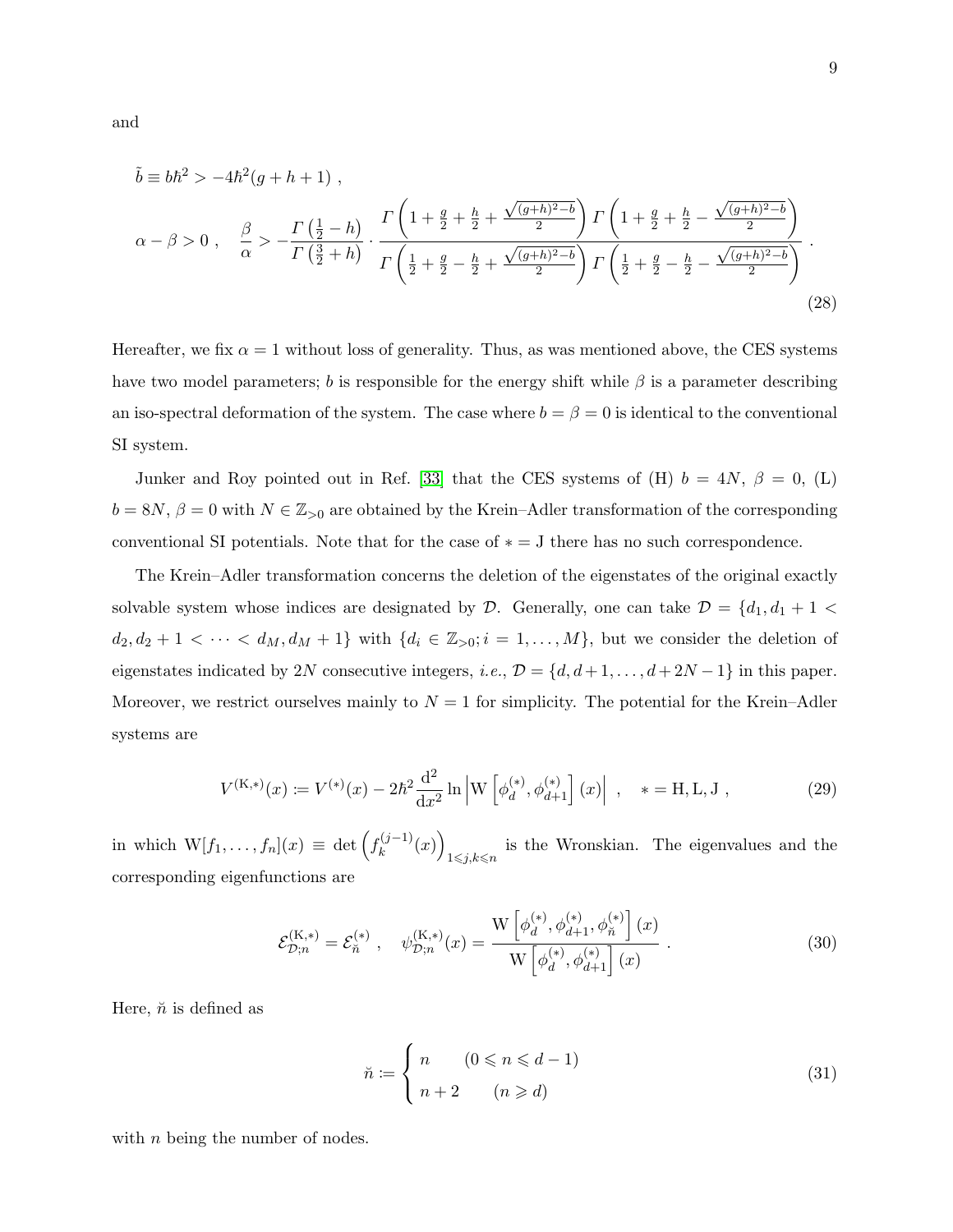#### <span id="page-9-0"></span>III. NON-EXACTNESS OF SWKB CONDITION

## <span id="page-9-1"></span>A. SWKB condition for CES systems

The SWKB integrals for the CES systems are

<span id="page-9-2"></span>
$$
I_{\text{SWKB}} = \int_{a_{\text{L}}}^{a_{\text{R}}} \sqrt{\mathcal{E}_n^{(\text{C},*)} - \left(\hbar \frac{d}{dx} \ln \left| \psi_0^{(\text{C},*)}(x) \right| \right)^2} dx \tag{32}
$$

For the case of  $* = H$ , Eq. [\(32\)](#page-9-1) reduces to

$$
I_{\text{SWKB}} = \hbar \int_{a'_{\text{L}}}^{a'_{\text{R}}} \sqrt{2n + b - \widetilde{W}^{(\text{C,H})}(\xi)^2} \, \mathrm{d}\xi \equiv \hbar I^{(\text{C,H})} \;, \quad \widetilde{W}^{(\text{C,H})}(\xi) \equiv -\frac{\mathrm{d}}{\mathrm{d}\xi} \ln \left| \psi_0^{(\text{C,H})}(x) \right| \;, \tag{33}
$$

and for the cases of  $* = L, J,$ 

$$
I_{\text{SWKB}} = \hbar \int_{a'_{\text{L}}}^{a'_{\text{R}}} \sqrt{n + \frac{b}{4} - \widetilde{W}^{(\text{C},\text{L})}(z)^2} \frac{\mathrm{d}z}{\sqrt{z}} \equiv \hbar I^{(\text{C},\text{L})} \,, \quad \widetilde{W}^{(\text{C},\text{L})}(z) \equiv -\sqrt{z} \frac{\mathrm{d}}{\mathrm{d}z} \ln \left| \psi_0^{(\text{C},\text{L})}(x) \right| \,, \tag{34}
$$

$$
I_{\text{SWKB}} = \hbar \int_{a'_{\text{L}}}^{a'_{\text{R}}} \sqrt{4n(n+g+h)+b-\widetilde{W}^{(\text{C},\text{J})}(y)^2} \frac{dy}{2\sqrt{1-y^2}} \equiv \hbar I^{(\text{C},\text{J})},
$$

$$
\widetilde{W}^{(\text{C},\text{J})}(y) \equiv -\sqrt{1-y^2} \frac{d}{dy} \ln \left| \psi_0^{(\text{C},\text{J})}(x) \right| , \quad (35)
$$

where  $a'_{\rm L}, a'_{\rm R}$   $(a'_{\rm L} < a'_{\rm R})$  are the two solutions for the equation obtained by setting the inside of the square root equals zero. The SWKB condition is now

<span id="page-9-4"></span><span id="page-9-3"></span>
$$
I^{(\mathcal{C},*)} = n\pi \;, \quad n \in \mathbb{Z}_{\geqslant 0} \;.
$$

The SWKB conditions [\(33\)](#page-9-2)–[\(35\)](#page-9-3) are totally independent of  $\hbar$  (and  $\omega$ ), which means that this condition equation is not to be discussed in the context of the semi-classical regime of the quantum system.

#### 1. Comparison of pole structures

We compare the singularity structures of both the SWKB integrand and the QMF. In this subsection, we fix  $\hbar = \omega = 1$  without loss of generality. First, the pole structures of the QMF:

$$
p(x; \mathcal{E}_n) = -i\hbar \left[ \frac{\psi_0^{(C,*)'}(x)}{\psi_0^{(C,*)}(x)} + \frac{u^{(*)}(x)\psi_n^{(C,*)'}(x)}{cu^{(*)}(x)\phi_n^{(*)}(x) + u^{(*)'}(x)\psi_{n-1}^{(*,+)}(x)} + \frac{u^{(*)'}(x)}{u^{(*)}(x)} \right],
$$
(37)

with  $c$  being some constant, are presented in Fig. [1](#page-10-0) Note that these figures show our numerical results with several b, where we set  $* = H$ ,  $\beta = 0$  and  $n = 1$ . They reveal notable features of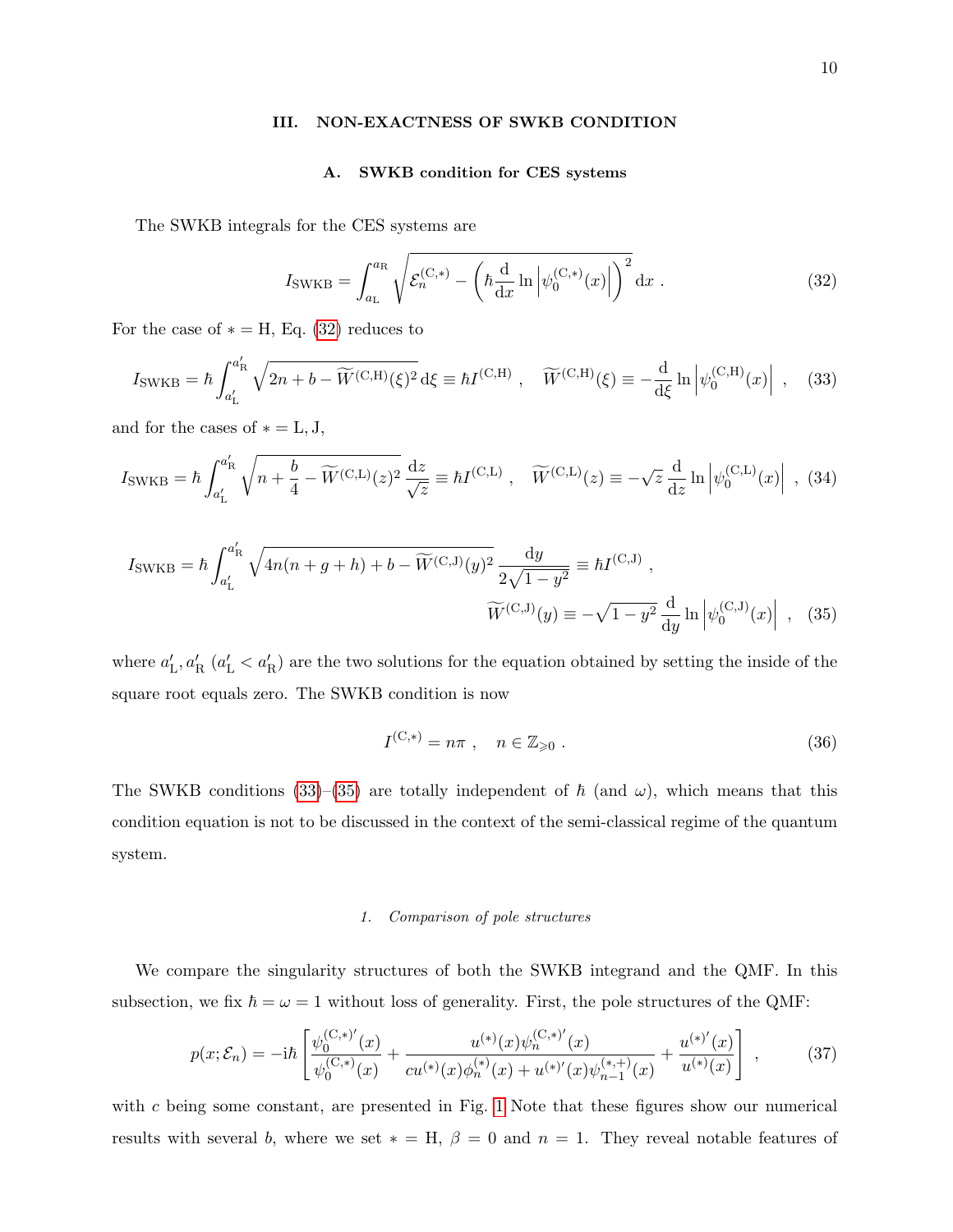<span id="page-10-3"></span><span id="page-10-2"></span><span id="page-10-1"></span>

<span id="page-10-5"></span><span id="page-10-4"></span><span id="page-10-0"></span>FIG. 1. The singularity structures of the QMFs for the first excited states of the CES (H) systems with various b. Poles are plotted by x-marks. The location of each pole is calculated numerically. Note that (b) and (f) are identical to that of the 1-d H.O. and the Krein–Adler (H) system with  $d = 1$  respectively.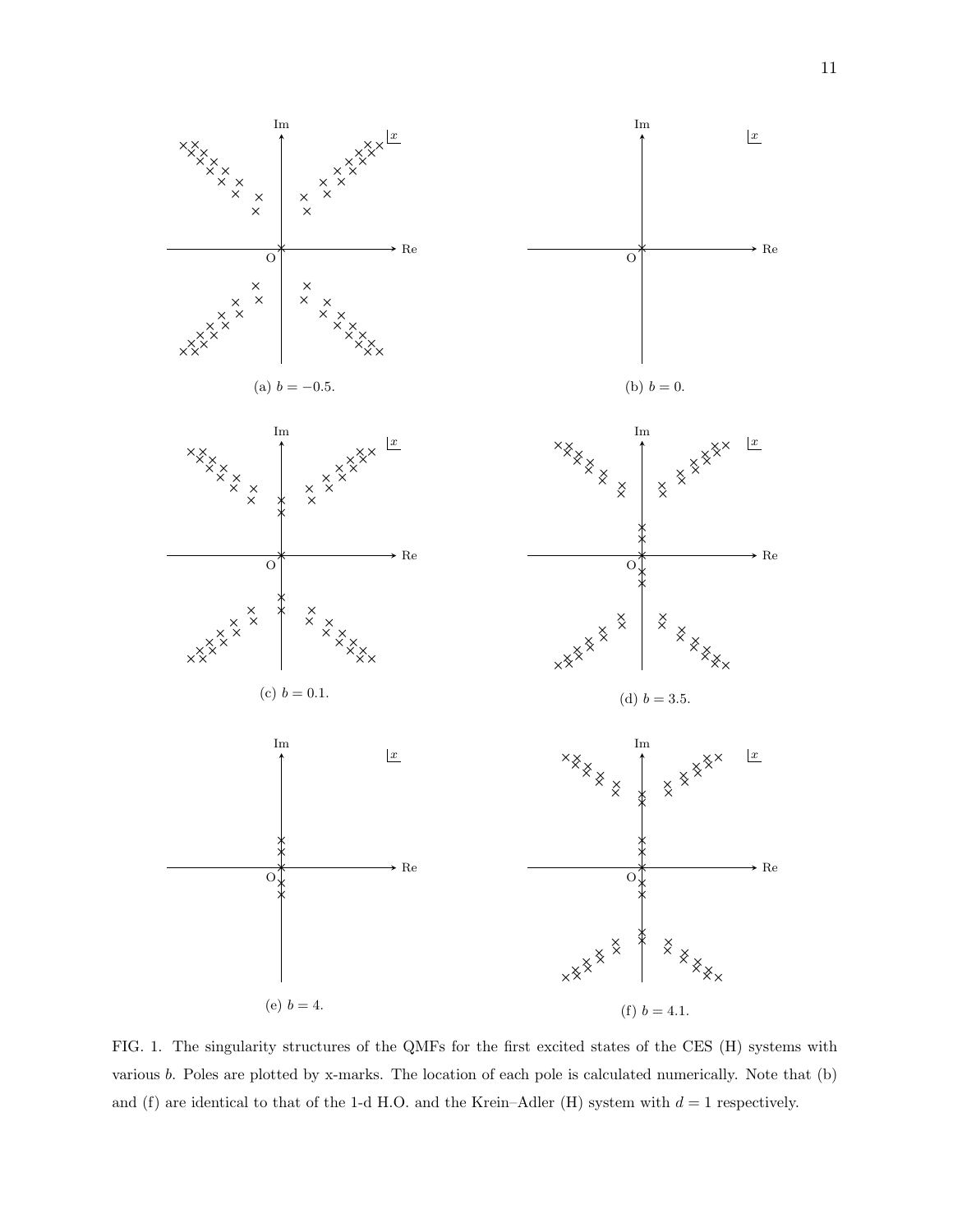

<span id="page-11-1"></span>FIG. 2. The contours of the integrations in Eq.  $(38)$ . The dots  $\cdots$  shows that the infinite number of pairwise poles lie in the plane. The dashed contour  $\Gamma$  is a virtual contour that would enclose all the poles except for the one at infinity.

the QMF of the CES systems. Except for  $b = 0$  (conventional SI) and  $b = 4N$  (Krein–Adler), the QMF has infinite number of poles in the complex plane. At  $b = 0$ , there is just one pole at the origin  $x = 0$  (Fig. [1b\)](#page-10-1). For  $b \neq 0$ , infinite number of poles appear in the complex plane (Fig. [1c\)](#page-10-2) and also  $4N + 1$  poles on the imaginary axis for  $4(N - 1) < b \leq 4N$ . The poles on the imaginary axis approach the origin  $x = 0$  as b grows, while the other poles remain almost the same locations (Fig. [1d\)](#page-10-3). When b reaches  $4N$ , all the poles except the ones on the imaginary axis disappear (Fig. [1e\)](#page-10-4). Again, as b grows further, infinite poles appear in the complex plane (Fig. [1f\)](#page-10-5). A notable feature is that these poles except for the origin  $x = 0$  (and the one at  $x \to \infty$ ) are pairwise with the residues 1 and  $-1$ , respectively. Therefore, for the contour integral of  $J_{QHJ}$ , these contributions exactly vanish and only the residue at  $x \to \infty$  contributes to the integral;

<span id="page-11-0"></span>
$$
J_{\Gamma} = J_{\text{QHJ}} + \sum_{i=1}^{\infty} J_{\gamma_i} + \sum_{j=1}^{\infty} J_{\tilde{\gamma}_j} = J_{\text{QHJ}} ,
$$
 (38)

which we have numerically verified. For the definitions of the contours, see Fig. [2.](#page-11-1) Note that this is just the quantization of the quantum action variable, not the quantization of the energy, and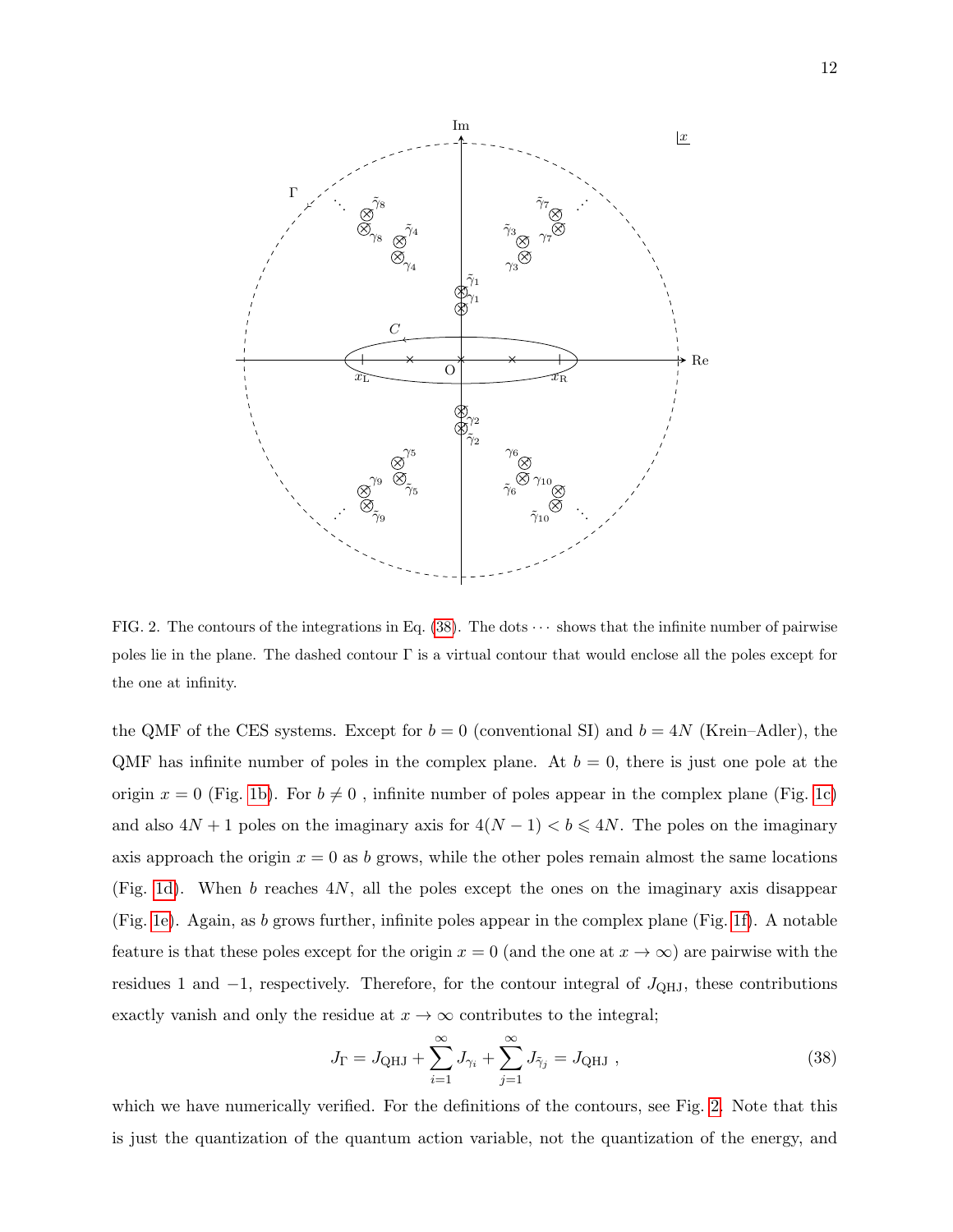

<span id="page-12-0"></span>FIG. 3. The singularity structures of the SWKB integrands for the first excited states of the CES (H) systems with various b. The poles are plotted by x-marks and the branch cut on the real axis is shown by wavy lines. Other branch cuts are removed from these cartoons. The location of each pole is calculated numerically. Note that (b) and (f) are identical to that of the 1-d H.O. and the Krein–Adler (H) system with  $d = 1$  respectively.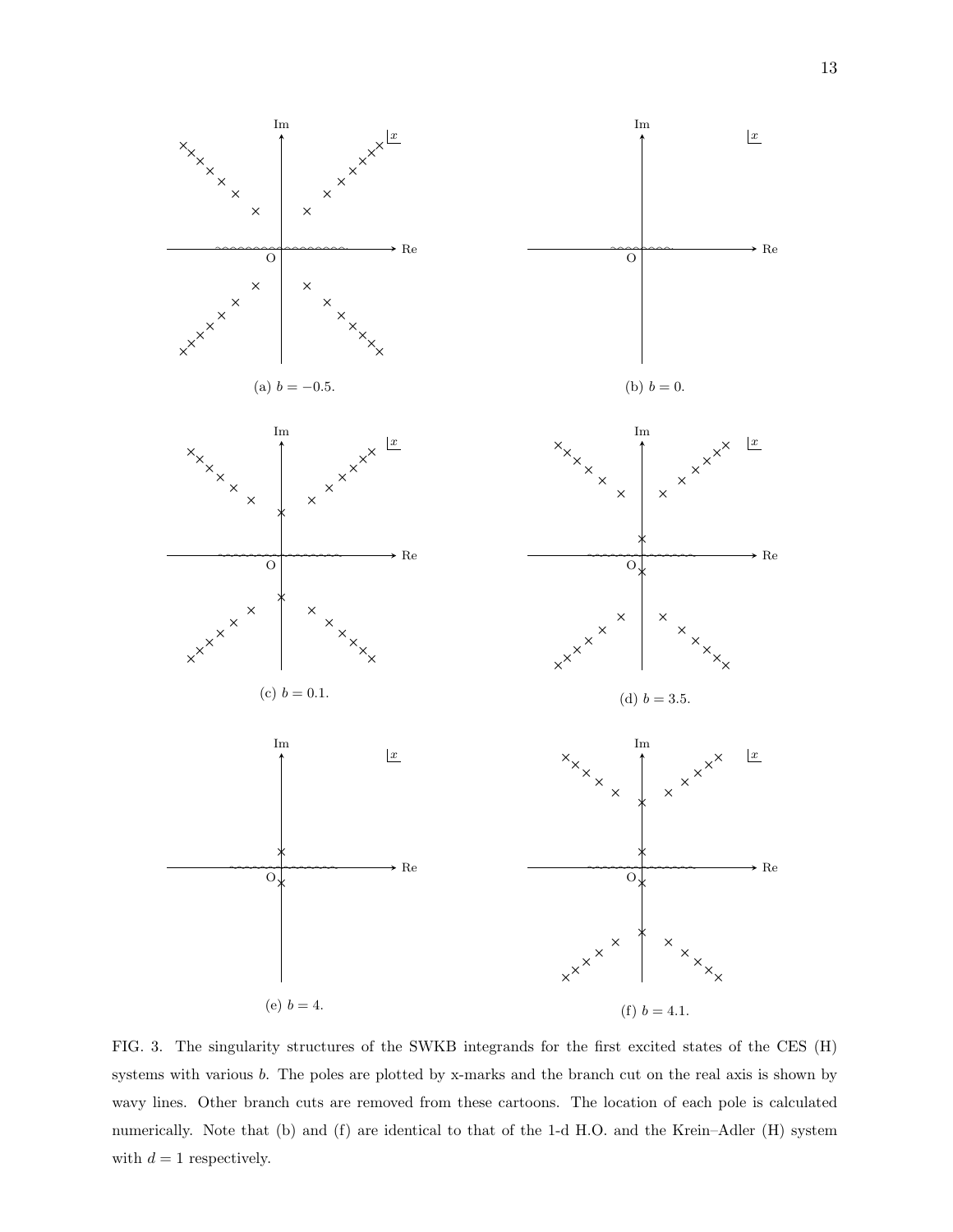<span id="page-13-1"></span><span id="page-13-0"></span>

<span id="page-13-2"></span>FIG. 4. The values of the SWKB integral  $I^{(C,H)}$  for  $n = 1, 2, 3$ . Range of each plot is determined so that the systems will not have more than two turning points. The parametric conditions [\(22\)](#page-7-1) and [\(24\)](#page-7-2) yield  $b > -2$ and  $|\beta| < 2/\sqrt{\pi}$  respectively.

then there is no direct method for calculating the energy  $\mathcal E$  from the quantization condition.

For the SWKB integration, the situation is worse. Infinite number of the poles appeared in the complex plane are not pairwise and then, no cancelation of residue of the poles occurs (see Fig. [3\)](#page-12-0). Also, there appear branch cuts other that one on the real axis (which are sometimes referred as "other branch cuts"). They have nonzero contribution on the contour integral  $J_{SWKB}$ . They spread all over the complex plane, but we do not plot in Fig. [3](#page-12-0) for making easier to see. These are an origin of the non-exactness of the SWKB condition and also the essential difficulty for the explicit calculation of  $J_{SWKB}$ . This gives us an intuition that we have to rely on a perturbative treatment to analyze the condition further.

As a result, both  $J_{QHJ}$  and  $J_{SWKB}$  cannot analytically reproduce the energy spectra. The SWKB formalism has some advantages because the original  $I_{\text{SWKB}}$  can be integrated along the real axis, without summing up all the residues of the poles in the complex plane. Therefore, if we successfully prove that a system satisfies the SWKB condition within some uncertainty, we are able to compute all the energy spectra approximately.

## 2. Numerical results

The comparison of Fig. [3](#page-12-0) with Fig. [1](#page-10-0) indicates that the SWKB condition [\(36\)](#page-9-4) breaks, which we demonstrate numerically. Fig. [4a](#page-13-0) shows the b-dependancy of the SWKB integral  $I^{\rm (C,H)}$  with  $\beta = 0$ , and Fig. [4b](#page-13-1) is the β-dependancy of  $I^{(C,H)}$  with  $b = 0$ . The SWKB integrals  $I^{(C,H)}$  grow with the parameter b around  $b = 0$ , while  $I^{\text{(C,H)}}$  exhibit plateau behavior (but the condition is never exactly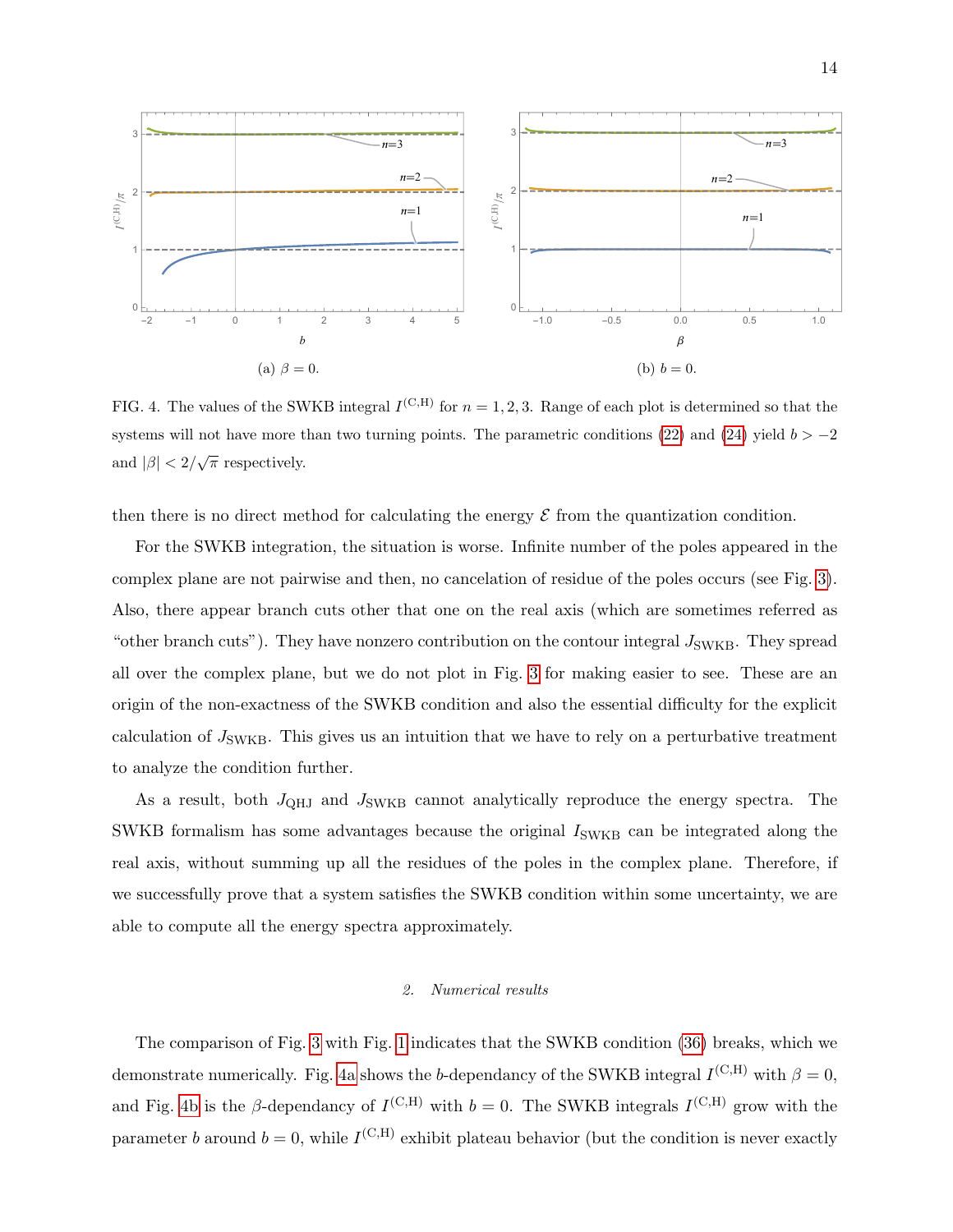satisfied) around  $\beta = 0$ . Different behaviors are seen as the parameters approach their boundary [\(22\)](#page-7-1),[\(24\)](#page-7-2). These statements hold for general  $b \neq 0$  and  $\beta \neq 0$  case. Similar results can be obtained for the cases of  $* = L, J$ . The numerical calculations Fig. [4](#page-13-2) support our conjecture [\[20\]](#page-25-0) that the level structure approximately guarantees the exactness of the SWKB condition.

In order to calculate exact bound-state energy spectra through the SWKB condition, one needs to evaluate  $\Delta = n\pi\hbar - I_{SWKB}$ . Since the quantization condition for the quantum action variable gives exact results, one may think that all one has to do is to evaluate  $J_{QHJ}$ . However, in general, one cannot calculate the analytical relation between  $J_{QHJ}$  and the energy because of the complicated singularity structures of the QMF. In the latter half of Sec. [IV,](#page-18-0) we propose a noble method for evaluating  $\Delta$  by means of series expansion of the SWKB integrand.

#### B. SWKB condition for Krein–Adler systems

Before we analyze  $\Delta$ , we see the case of  $b = 4N$  and  $\beta = 0$ , *i.e.*, Krein–Adler systems, where one can partly carry out analytical calculation for the discussions above. The SWKB integral [\(4\)](#page-4-2) for the Krein–Adler systems are

<span id="page-14-1"></span><span id="page-14-0"></span>
$$
I_{\text{SWKB}} = \int_{a_{\text{L}}}^{a_{\text{R}}} \sqrt{\mathcal{E}_{\mathcal{D};n}^{(\text{K},*)} - \left(\hbar \frac{d}{dx} \ln \left| \psi_{\mathcal{D};0}^{(\text{K},*)}(x) \right| \right)^2} dx \ . \tag{39}
$$

For the case of  $* = H$ , Eq. [\(39\)](#page-14-0) reduces to

$$
I_{\text{SWKB}} = \hbar \int_{a'_{L}}^{a'_{R}} \sqrt{2\tilde{n} - \left(\frac{\mathrm{d}}{\mathrm{d}\xi} \ln \left| \psi_{D;0}^{(K,H)}(x) \right| \right)^{2}} \, \mathrm{d}\xi \equiv \hbar I^{(K,H)} \;, \tag{40}
$$

while for the cases of  $* = L, J, Eq. (39)$  $* = L, J, Eq. (39)$  becomes

$$
I_{\text{SWKB}} = \hbar \int_{a'_{\text{L}}}^{a'_{\text{R}}} \sqrt{\breve{n} - z \left( \frac{\mathrm{d}}{\mathrm{d}z} \ln \left| \psi_{\mathcal{D};0}^{(\text{K,L})}(x) \right| \right)^2} \frac{\mathrm{d}z}{\sqrt{z}} \equiv \hbar I^{(\text{K,L})} , \qquad (41)
$$

$$
I_{\text{SWKB}} = \hbar \int_{a'_{\text{L}}}^{a'_{\text{R}}} \sqrt{\breve{n}(\breve{n} + g + h) - (1 - y^2) \left(\frac{\mathrm{d}}{\mathrm{d}y} \ln \left| \psi_{\mathcal{D};0}^{(\text{K},\text{J})}(x) \right| \right)^2} \frac{\mathrm{d}y}{\sqrt{1 - y^2}} \equiv \hbar I^{(\text{K},\text{J})}. \tag{42}
$$

For each case above,  $a'_{\rm L}$ ,  $a'_{\rm R}$  ( $a'_{\rm L} < a'_{\rm R}$ ) denote the two solutions of the equation obtained by setting the inside of the square root equals zero. The SWKB condition is then

<span id="page-14-2"></span>
$$
I^{(K,*)} = n\pi \ , \quad n \in \mathbb{Z}_{\geqslant 0} \ . \tag{43}
$$

Since the SWKB conditions [\(40\)](#page-14-1)–[\(42\)](#page-14-2) are totally independent of  $\hbar$  (and  $\omega$ ) [\[20\]](#page-25-0), for the rest of this section we fix  $\hbar = \omega = 1$  without loss of generality.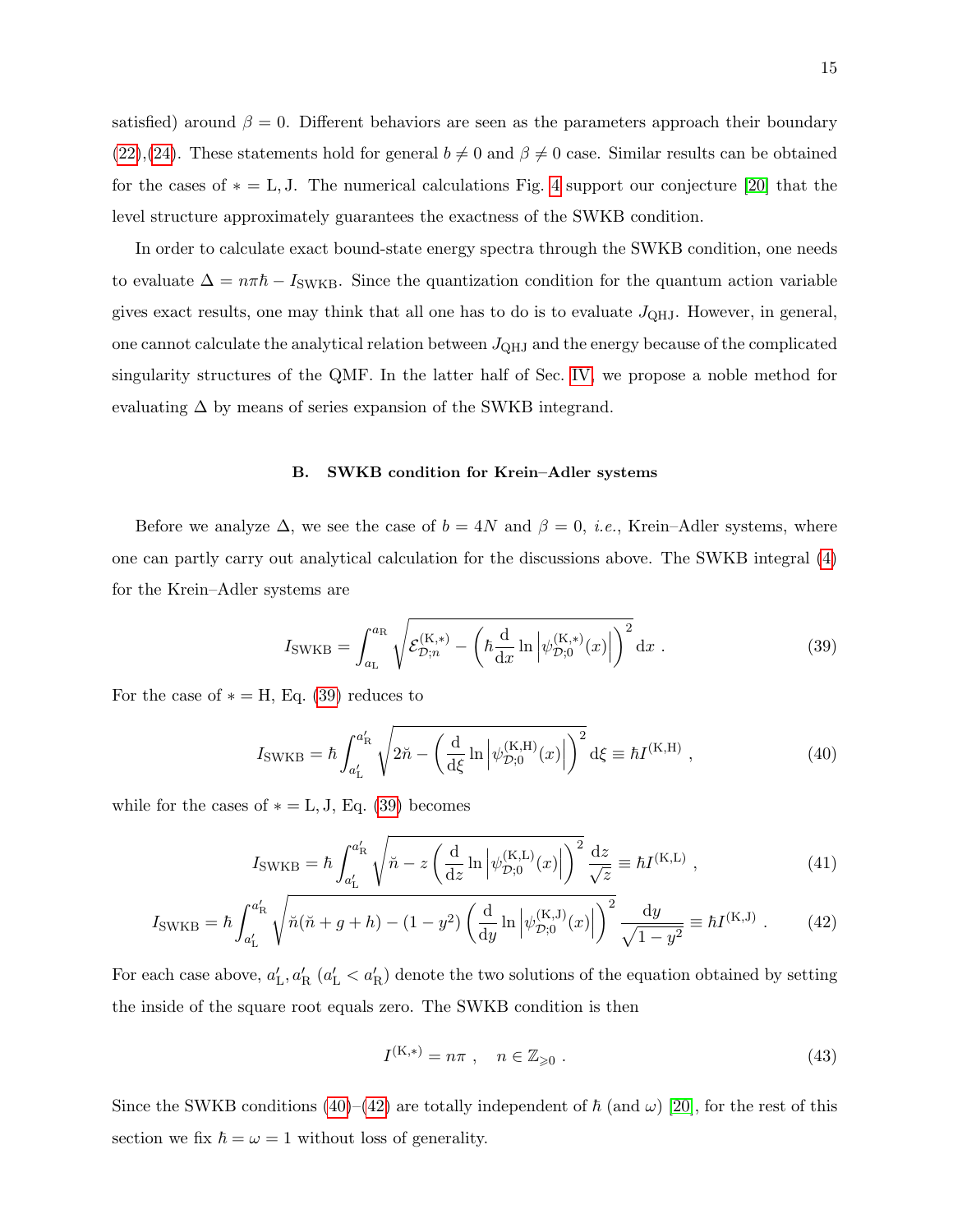

<span id="page-15-0"></span>FIG. 5. Poles (x-marks) and branch cuts (wavy lines) on a complex x-plane are displayed for (a) the QMF  $p(x; \mathcal{E}_1)$  for a Krein–Adler system, and (b) the SWKB integrand  $\sqrt{\mathcal{E}_1 - W(x)^2}$ . We also plot the zeros with closed dots on both figures. The poles are at (a)  $x = 0$ ,  $\pm i/\sqrt{2}$ ,  $\pm i\sqrt{3/2}$ , (b)  $x = \pm i/\sqrt{2}$  and the nodes exist at (a)  $x = \pm 1/\sqrt{2}$ ,  $\left(\pm \sqrt[4]{33 - 12\sqrt{6}} \pm \sqrt[4]{33 + 12\sqrt{6}}\right) / 2\sqrt{2}$ ,  $\left(\pm \sqrt[4]{33 - 12\sqrt{6}} \mp \sqrt[4]{33 + 12\sqrt{6}}\right) / 2\sqrt{2}$ , (b)  $x = \pm \sqrt{3/2}$ ,  $(\pm$  $\sqrt{3} \pm i\sqrt{5}$  /2 $\sqrt{2}$ .

As in the previous subsection, we compare the singularity structures of the QMF and the SWKB integrand. Here, we choose  $* = H$  and  $D = \{d, d + 1\}$  as an example. The QMF of the system is

$$
p(x, \mathcal{E}_n) = -i \left( -x - \frac{d}{dx} \ln W[H_d, H_{d+1}](x) + \frac{d}{dx} \ln W[H_d, H_{d+1}, H_{\tilde{n}}](x) \right)
$$
  
= 
$$
-i \left( \frac{\psi_{\mathcal{D},0}^{(K,H)'}(x)}{\psi_{\mathcal{D},0}^{(K,H)}(x)} - \frac{d}{dx} \ln W[H_d, H_{d+1}, 1](x) + \frac{d}{dx} \ln W[H_d, H_{d+1}, H_{\tilde{n}}](x) \right) .
$$
 (44)

The plots of the singularity structures for both the QMF and the SWKB integrand for the first excited state with  $d = 1$  are displayed in Fig. [5.](#page-15-0) These figures are the results of the analytic calculation; the position of each singularity is obtained analytically. Apparently they do not coincide with each other and the quantization of the SWKB integral is not exact.

We show in Fig. [6](#page-16-0) the breaking of the SWKB condition directly by the numerical evaluations of  $I^{(K,H)}$ . We also display in Fig. [6](#page-16-0) the accuracy of the SWKB conditions calculated by

$$
Err(n) := \frac{I^{(K,H)} - n\pi}{I^{(K,H)}} \,. \tag{45}
$$

As expected, though the SWKB condition is not exact except for the ground state, the error  $Err(n)$ remains small, at most  $Err(n) \sim 10^{-1}$ .  $Err(n)$  has its maximal value at  $n = 1$ , and as n gets larger, Err(n) monotonically decay; Err(n) goes to zero as  $n \to \infty$ . We thus conclude that the SWKB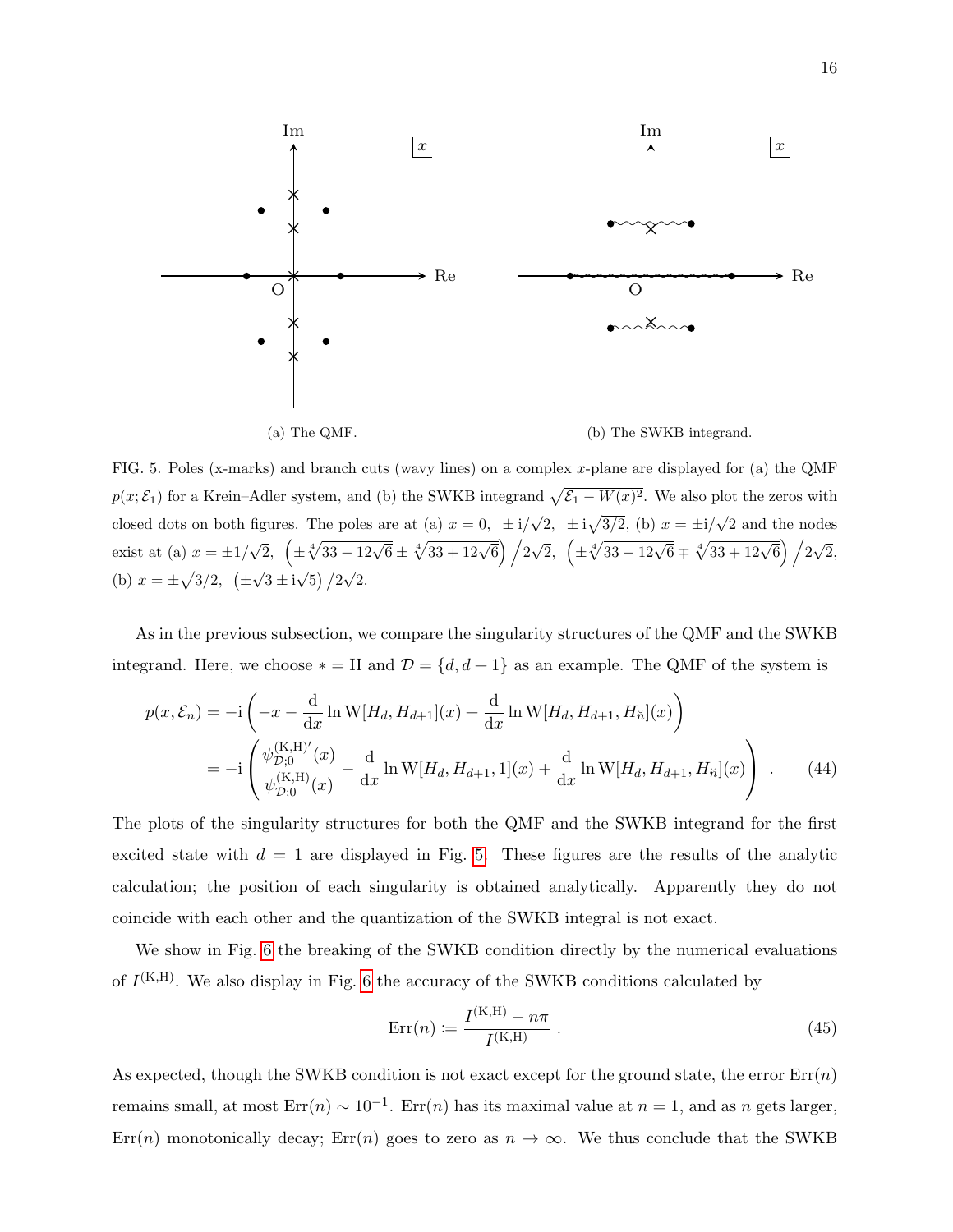

<span id="page-16-0"></span>FIG. 6. The values of the SWKB integral  $I^{(K,H)}$  (blue closed dots) and the accuracy of the SWKB condition  $Err(n)$  (red squares) for the case  $d = 1$  are plotted. The condition is exact when the blue dots are on the blue dashed line  $I^{(K,H)}/\pi = n$ . The maximal error is  $1.1 \times 10^{-1}$ , which is found at  $n = 1$ .

condition is not exact but still reproduces approximate bound-state spectra for these cases. The similar can be said for other choices of parameters. The maximal value of  $Err(n)$  is seen around  $n = d$ . More comprehensive results are given in [\[20\]](#page-25-0).

As is well-known in the literature, the quantization condition for the quantum action variable is always exact, which is proved by the Cauchy's argument principle and the node theorem. Furthermore for this class of solvable systems, the analytical contour integrations for the poles are executable. This enables us to obtain the energy spectrum analytically. As we mentioned, C in Eq. [\(8\)](#page-4-1) is the counterclockwise contour enclosing the two classical turning points  $x_{L,R}$ . For the Krein–Adler system, the QMF has an isolated pole at  $x \to \infty$ ,  $4d - 2$  fixed poles other than that and  $\check{n}$  moving poles, including n moving poles on the real axis. The contour  $\Gamma_R$  is of the radius R, enclosing all  $4d - 2$  fixed poles counterclockwise, where each of the poles is enclosed by a counterclockwise contour  $\gamma_i$ .  $\check{n} - n$  moving poles, which are off the real axis, are enclosed by a counterclockwise contour  $\tilde{\gamma}_j$  one by one. See Fig. [7a.](#page-17-0) Hence, the following equation holds:

$$
J_{\Gamma_R} = J_{\text{QHJ}} + \sum_{i=1}^{4d-2} J_{\gamma_i} + \sum_{j=1}^{\check{n}-n} J_{\tilde{\gamma}_j} \tag{46}
$$

where  $J_{\bullet}$  is defined as

<span id="page-16-1"></span>
$$
J_{\bullet} := \frac{1}{2\pi} \oint_{\bullet} p(x;\mathcal{E}) dx . \tag{47}
$$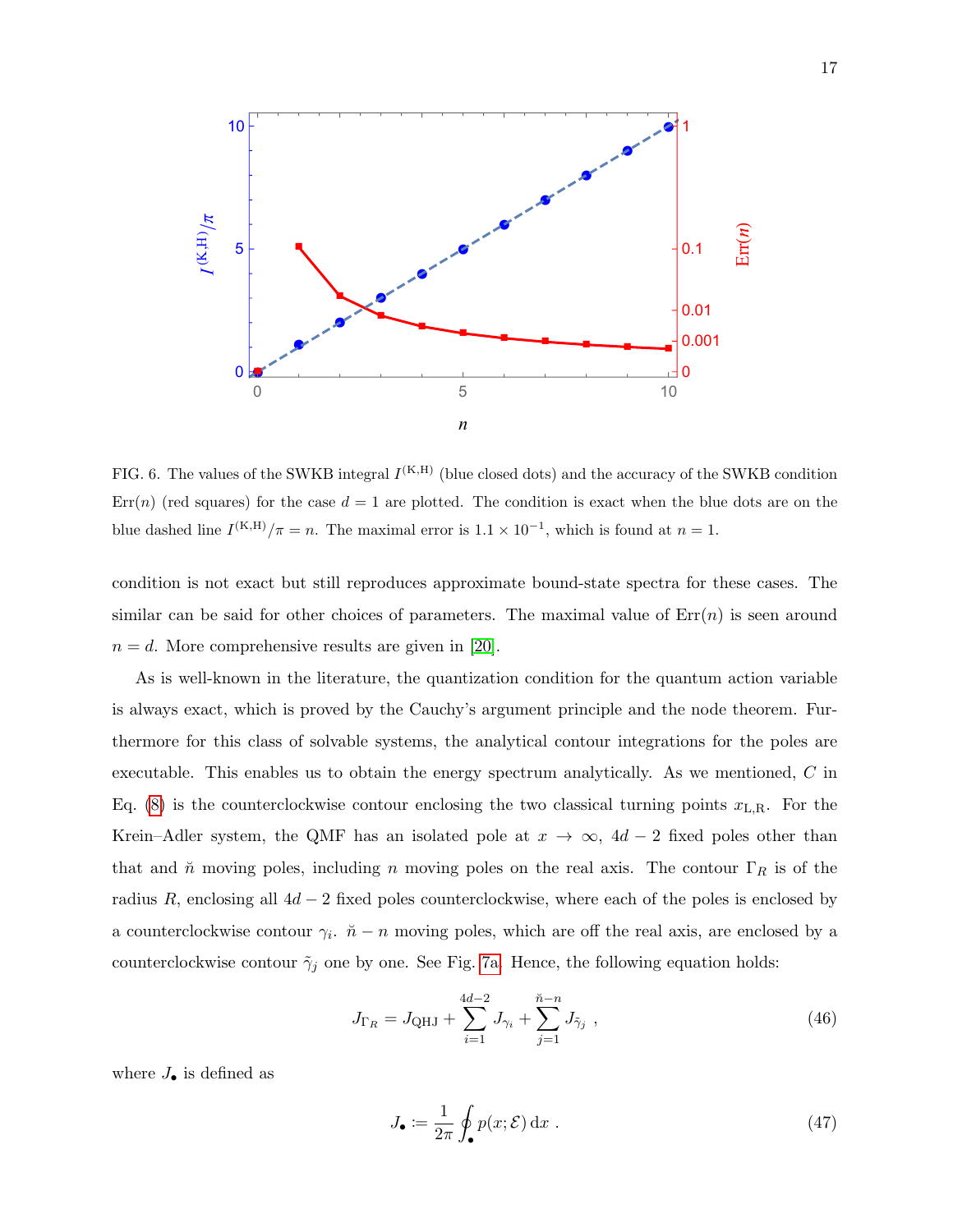<span id="page-17-2"></span><span id="page-17-0"></span>

FIG. 7. The contours of the integrations in (a) Eq. [\(46\)](#page-16-1) and (b) Eq. [\(50\)](#page-17-1).

Here, considering  $W[H_d, H_{d+1}](x)$ ,  $W[H_d, H_{d+1}, 1](x)$  and  $W[H_d, H_{d+1}, H_n](x)$  are polynomials of 2d, 2d − 2 and 2d − 2 +  $\tilde{n}$  degrees respectively, the second and the third terms of the r.h.s. of Eq. [\(46\)](#page-16-1) are

$$
\sum_{i=1}^{4d-2} J_{\gamma_i} = (2d-2) - 2d = -2 , \qquad (48)
$$

$$
\sum_{j=1}^{\tilde{n}-n} J_{\tilde{\gamma}_j} = -(2d-2) + (2d - 2 + \tilde{n} - n) = \tilde{n} - n . \tag{49}
$$

In order to evaluate  $J_{\Gamma_R}$ , we change variable as  $x \to w \equiv x^{-1}$ , and

<span id="page-17-1"></span>
$$
J_{\Gamma_R} = \frac{1}{2\pi} \oint_{\Gamma_R} p(x;\mathcal{E}) dx = \frac{1}{2\pi} \oint_{\gamma_0} \bar{p}(w;\mathcal{E}) \frac{dw}{w^2}, \qquad (50)
$$

with  $\bar{p}(w;\mathcal{E}) \equiv p(w^{-1}; \mathcal{E})$  and  $\gamma_0$  enclosing counterclockwise the only pole in the w-plane, *i.e.*, the one at  $w = 0$  (see Fig. [7b\)](#page-17-2). Note that  $\bar{p}(w; \mathcal{E})$  satisfies the QHJ equation:

<span id="page-17-3"></span>
$$
\bar{p}(w;\mathcal{E})^2 + \mathrm{i}w^2 \frac{\mathrm{d}\bar{p}(w;\mathcal{E})}{\mathrm{d}w} = \mathcal{E} - \bar{V}^{(\mathrm{K},\mathrm{H})}(w) \ . \tag{51}
$$

Here,  $\bar{V}^{(K,H)}(w)$  means the potential for the Krein–Adler system with  $* = H$  in terms of the variable  $\boldsymbol{w}.$ 

We employ the Laurent expansion of  $\bar{p}(w; \mathcal{E})$  about  $w = 0$ :

$$
\bar{p}(w;\mathcal{E}) \cong \sum_{n=0}^{\infty} a_n w^n + \sum_{q=1}^{k} \frac{b_q}{w^q}
$$
\n(52)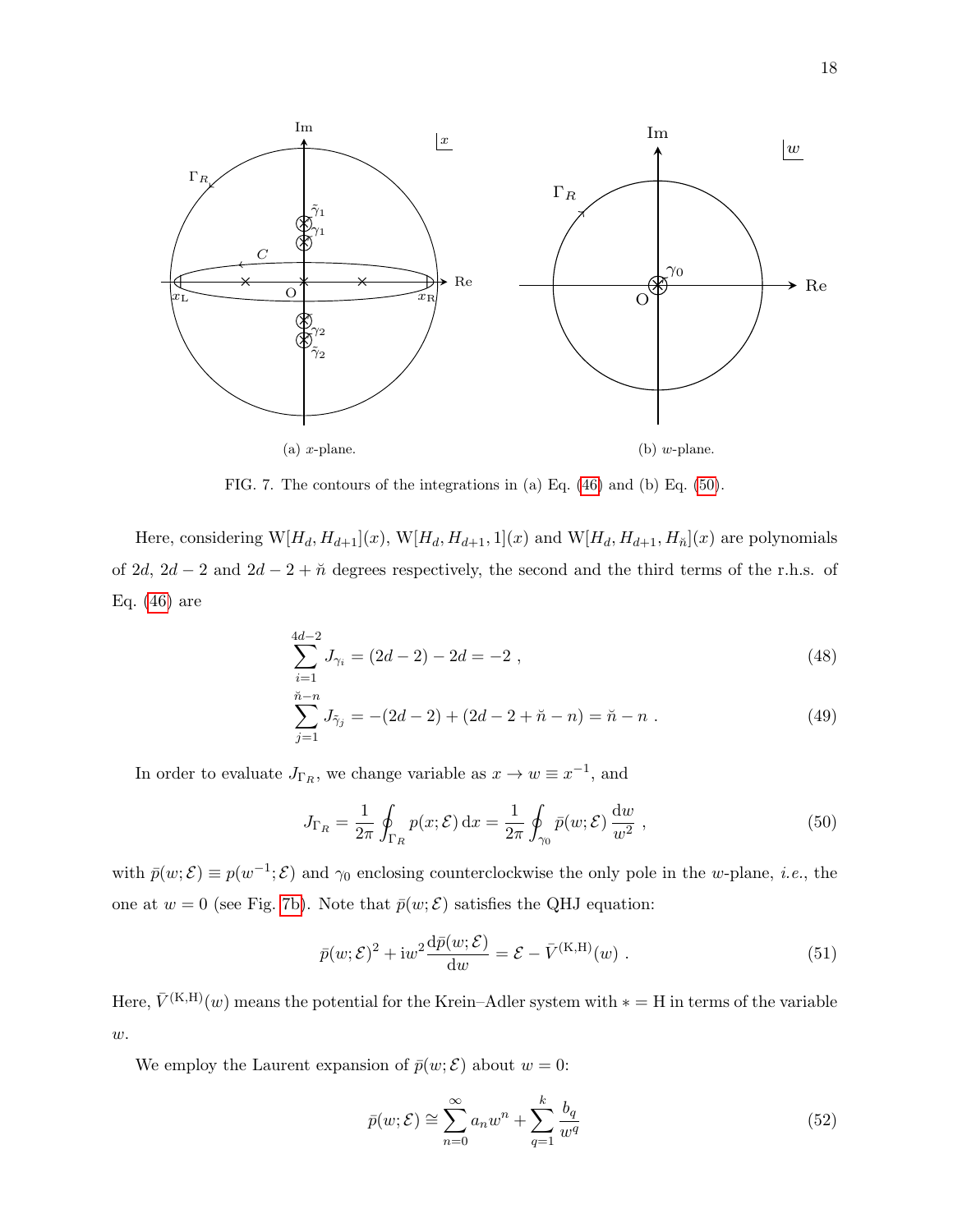to calculate  $J_{\Gamma_R}$ . Substituting this expansion into Eq. [\(51\)](#page-17-3) and comparing the l.h.s. and the r.h.s., one obtains

$$
a_0^2 + 2a_1b_1 - ib_1 = \mathcal{E} - 3 \tag{53}
$$

$$
b_1{}^2 = -1 \tag{54}
$$

$$
2a_0b_1 = 0 \t{55}
$$

and  $b_q = 0$  for  $q \ge 2$ . The asymptotic behavior of  $\bar{p}$  leads  $b_1 = i$ , and  $a_0 = 0$ . Hence,  $J_{\Gamma_R} = \mathcal{E}/2 - 2$ , and the quantization condition yields

$$
\mathcal{E} = 2\ddot{n} \tag{56}
$$

On the other hand, the contour integral for  $J_{SWKB}$  is not so straightforward. The contour integrations for the singularities cannot be performed analytically. The different number of the poles and the existence of other branch cuts cause the difficulty, and also are responsible for the breaking. We quantitatively confirmed the explicit reasons for the broken quantization condition of SWKB, but no way of calculating it exactly. Instead, a perturbative treatment works for the discrepancy  $\Delta = \pi J_{\text{QHJ}} - I_{\text{SWKB}}$ , which we see in the next section. An analytical derivation of the energy eigenvalues from the SWKB formalism is presented in Appx. [A](#page-23-1) for a simplest case.

## <span id="page-18-0"></span>IV. ANALYSIS ON THE RESIDUAL

### <span id="page-18-1"></span>A. Series expansion of SWKB integrand

We first investigate how the SWKB integrals  $I^{(C,*)}$  change as the parameters  $b, \beta$  grow by a series expansion of the SWKB integrand. Note that for  $b = \beta = 0$ , the condition becomes exact, since the systems are equivalent to the original conventional SI ones. Also, it is notable that for the exact case the main part of the SWKB integral is of the form  $\sqrt{(x - a_L)(a_R - x)}$ .

Our basic idea for the formulation is to consider small perturbations from the exact case:  $b = \beta = 0$ . We employ Taylor expansion for the SWKB integrand around the point where the SWKB condition is exact. For the case of  $* = H$ ,

$$
I^{(C,H)} = \int_{a_L}^{a_R} \sqrt{(x - a_L)(a_R - x)} \sqrt{1 + \frac{2n + b - \widetilde{W}^{(C,H)}(x)^2 - (x - a_L)(a_R - x)}{(x - a_L)(a_R - x)}} dx
$$
  
\n
$$
\approx \frac{(a_R - a_L)^2}{8} \pi + \sum_{k=1}^{\infty} \frac{(-1)^k (2k)!}{(1 - 2k)(k!)^2 4^k} \int_{a_L}^{a_R} \frac{\left[2n + b - \widetilde{W}^{(C,H)}(x)^2 - (x - a_L)(a_R - x)\right]^k}{\left[(x - a_L)(a_R - x)\right]^{k - \frac{1}{2}}} dx
$$
\n(57)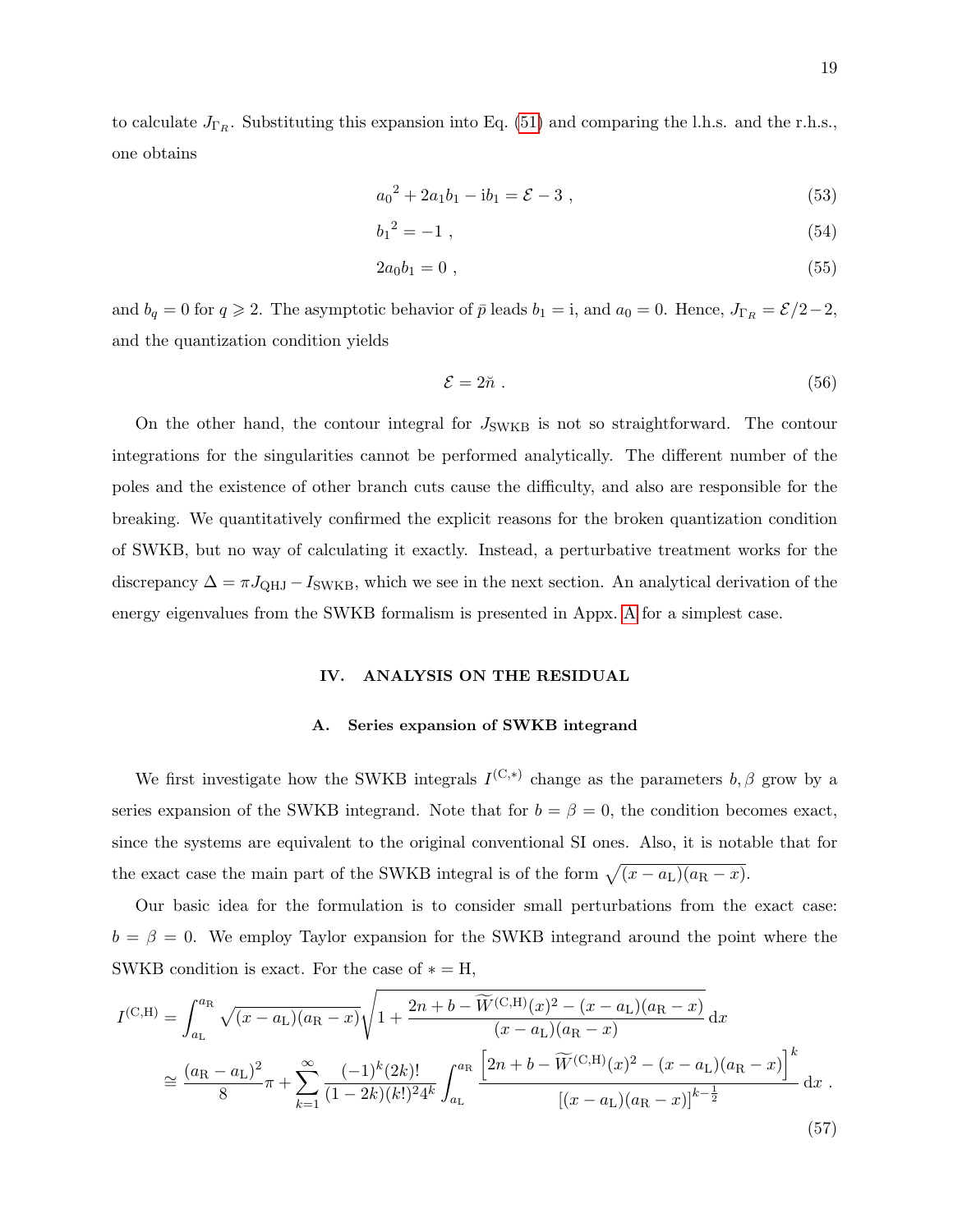

<span id="page-19-3"></span>FIG. 8. The domains  $D_n$  for  $n = 1, 2, 3$ . Here, one can see that  $D_1 \subset D_2 \subset D_3$ . The parameters  $b, \beta$  must satisfy Eqs. [\(22\)](#page-7-1) and [\(24\)](#page-7-2) by construction.

After the series expansion, we use the fact to obtain Eq. [\(57\)](#page-18-1) that the integrand converges uniformly where one can swap the orders of the integration and the limit to infinity. Note that

<span id="page-19-2"></span>
$$
\frac{2n + b - W^{(C,H)}(x)^{2} - (x - a_{L})(a_{R} - x)}{(x - a_{L})(a_{R} - x)}
$$
(58)

equals zero if and only if  $b = \beta = 0$ . The radius of convergence for the expansion is thus

<span id="page-19-1"></span><span id="page-19-0"></span>
$$
\left| \frac{2n + b - \widetilde{W}^{(\text{C,H})}(x)^2 - (x - a_L)(a_R - x)}{(x - a_L)(a_R - x)} \right| = 1.
$$
\n(59)

Similarly, one can consider the expansion formulae for the cases of  $* = L, J$ :

$$
I^{(\text{C},\text{L})} \cong \frac{\pi}{4} \left( \sqrt{a_{\text{R}}'} - \sqrt{a_{\text{L}}'} \right)
$$
  
+ 
$$
\sum_{k=1}^{\infty} \frac{(-1)^k (2k)!}{(1 - 2k)(k!)^2 4^k} \int_{a_{\text{L}}'}^{a_{\text{R}}'} \frac{\left\{ \left[ n + \frac{b}{4} - \widetilde{W}^{(\text{C},\text{L})}(z)^2 \right] z - (z - a_{\text{L}}')(a_{\text{R}}' - z) \right\}^k}{\left[ (z - a_{\text{L}}')(a_{\text{R}}' - z) \right]^{k - \frac{1}{2}}} \frac{dz}{z} , (60)
$$
  

$$
I^{(\text{C},\text{J})} \cong \frac{2n + g + h}{2} \left\{ \frac{\pi}{2} \left( 2 - \sqrt{(1 - a_{\text{L}}')(1 - a_{\text{R}}') - \sqrt{(1 + a_{\text{L}}')(1 + a_{\text{R}}')} } \right) + \sum_{k=1}^{\infty} \frac{(-1)^k (2k)!}{(1 - 2k)(k!)^2 4^k} \int_{a_{\text{L}}'}^{a_{\text{R}}'} \frac{\left[ \frac{4n(n + g + h) + b - \widetilde{W}^{(\text{C},\text{J})}(y)^2}{(2n + g + h)^2} (1 - y^2) - (y - a_{\text{L}}')(a_{\text{R}}' - y) \right]^k}{\left[ (y - a_{\text{L}}')(a_{\text{R}}' - y) \right]^{k - \frac{1}{2}}} \frac{dy}{1 - y^2} \right\} .
$$
  
(61)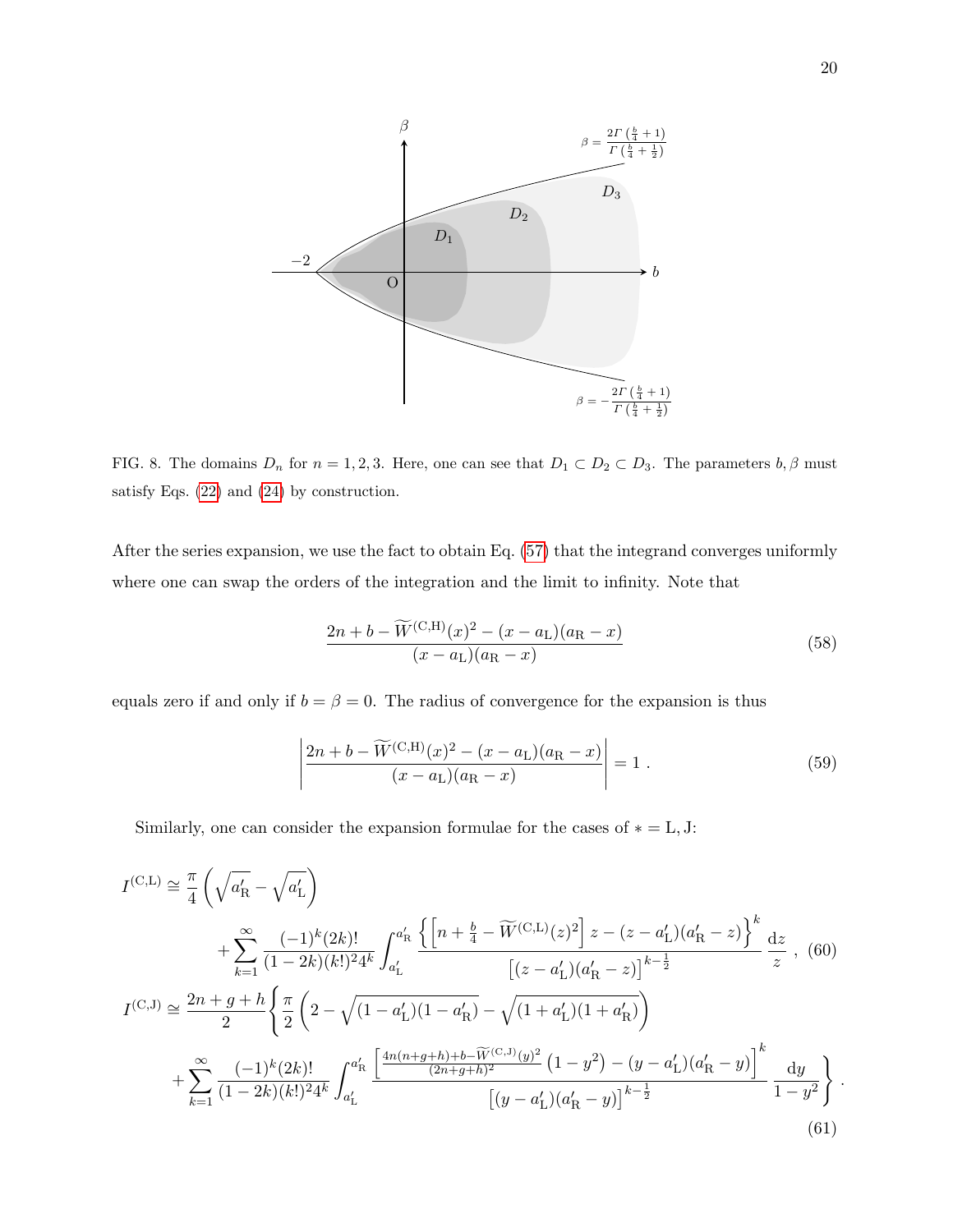For the series [\(60\)](#page-19-0) and [\(61\)](#page-19-1) to be convergent,

<span id="page-20-1"></span><span id="page-20-0"></span>
$$
\left| \frac{\left[ n + \frac{b}{4} - \widetilde{W}^{(\mathcal{C},\mathcal{L})}(z)^2 \right] z - (z - a'_{\mathcal{L}})(a'_{\mathcal{R}} - z)}{(z - a'_{\mathcal{L}})(a'_{\mathcal{R}} - z)} \right| \leq 1 , \tag{62}
$$

$$
\left| \frac{\frac{4n(n+g+h)+b-\widetilde{W}^{(\mathcal{C},J)}(y)^2}{(2n+g+h)^2} \left(1-y^2\right) - (y-a'_L)(a'_R-y)}{(y-a'_L)(a'_R-y)} \right| \leq 1 , \tag{63}
$$

respectively.

The radius of convergence for the series  $(57)$ ,  $(60)$  and  $(61)$  are given by Eqs.  $(59)$ ,  $(62)$  and [\(63\)](#page-20-1). In terms of Eqs. [\(57\)](#page-18-1), [\(60\)](#page-19-0) and [\(61\)](#page-19-1), a choice of parameters  $(b, \beta)$  within these radius of convergence correspond to a CES system which is connected to the original conventional SI potential. When a choice of parameters  $(b, \beta)$  is outside the radius, such system simply does not relate to the original conventional SI potential in terms of those series. We plot the domains where the series converges for  $n = 1, 2, 3$  on  $(b, \beta)$ -plane in Fig. [8.](#page-19-3) One can obtain the domains by solving Eq. [\(59\)](#page-19-2) numerically. Let us call the each domain  $D_n$  respectively. We have checked numerically that as n grows, the radius of convergence are enlarged;  $D_1 \subset D_2 \subset D_3 \subset \cdots$ . A quantitative argument of the inclusion relation of domains  $D_n$  supports this result. Thus we conclude that there always exist sets of model parameters where the expansion  $(57)$  is possible for any n, and it is enough to consider the domain  $D_1$  so that the expansion formula [\(57\)](#page-18-1) holds for any n.

## B. Numerical analysis on the residual

We evaluate the residual

<span id="page-20-2"></span>
$$
\Delta := n\pi\hbar - I_{\text{SWKB}} , \quad \Delta^{(C,*)} := n\pi - I^{(C,*)}
$$
\n(64)

as a function of b and  $\beta$ . Since our initial aim is to investigate the correction terms of the SWKB condition perturbatively, it would be relevant when we express the residual  $\Delta$  in a series. By employing our formulation, which is basically  $I_{\text{SWKB}} \cong \sum_{k=0}^{\infty} I^{(k)}$ ,  $\Delta$  can be evaluated in the form of a series:  $\Delta \cong n\pi\hbar - \sum_{k=0}^{\infty} I^{(k)}$ . Especially for  $* =$  H, using Eq. [\(57\)](#page-18-1),

$$
\Delta^{(C,H)} \cong \left[ n - \frac{(a_R - a_L)^2}{8} \right] \pi
$$
  
 
$$
- \sum_{k=1}^{\infty} \frac{(-1)^k (2k)!}{(1 - 2k)(k!)^2 4^k} \int_{a_L}^{a_R} \frac{\left[ 2n + b - \widetilde{W}^{(C,H)}(x)^2 - (x - a_L)(a_R - x) \right]^k}{\left[ (x - a_L)(a_R - x) \right]^{k - \frac{1}{2}}} dx
$$
 (65)

All terms in Eq. [\(65\)](#page-20-2) vanish when  $b = \beta = 0$ , while no term is equals to zero for other cases. We display the numerical calculation of  $\Delta^{(C,H)}$  in Fig. [9.](#page-21-0) First, we fix  $\beta = 0$  and see  $\Delta^{(C,H)}$  as a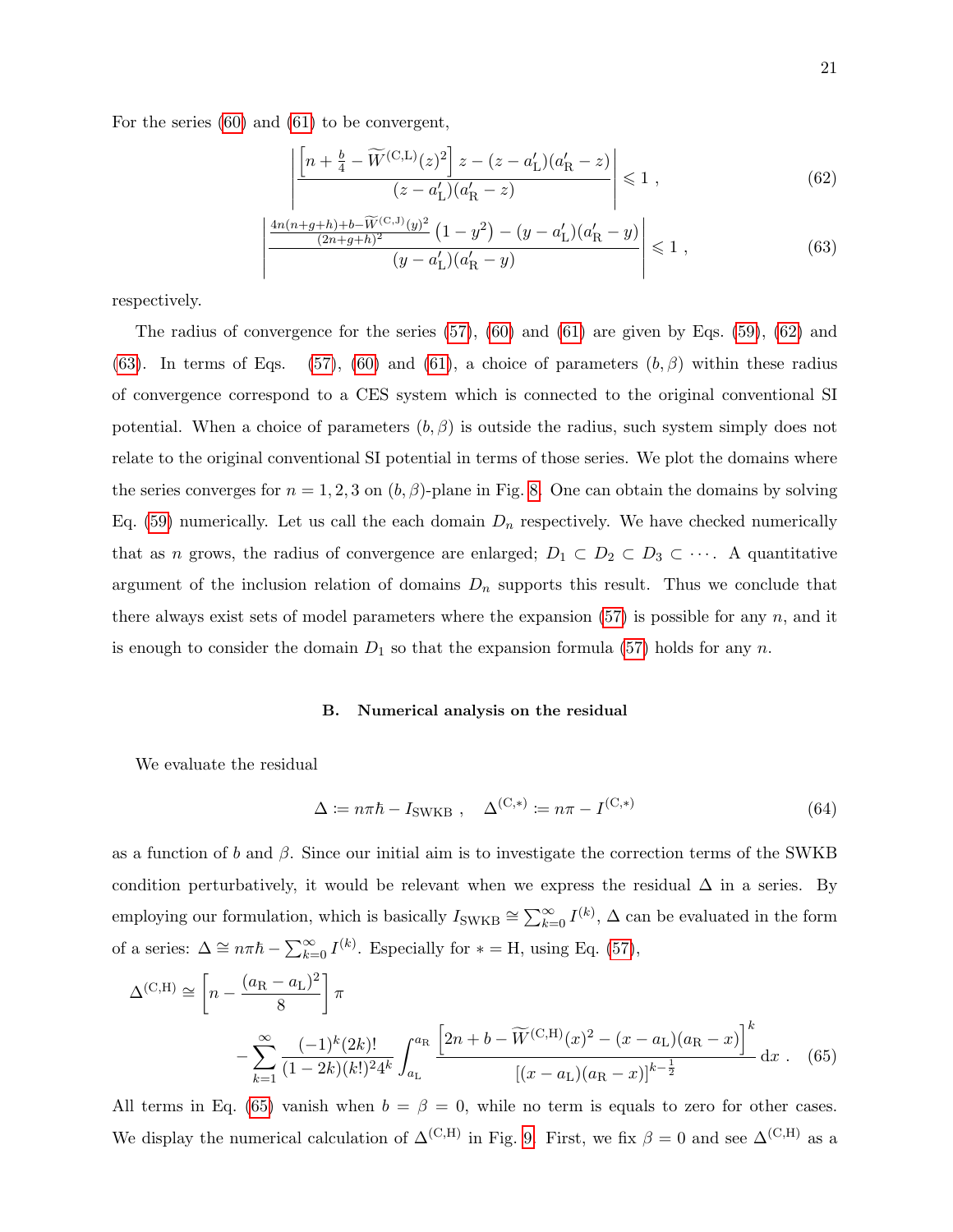<span id="page-21-2"></span><span id="page-21-1"></span>

<span id="page-21-0"></span>FIG. 9. Plots of  $\Delta^{(C,H)}$  for  $n = 1$  (numerical results). The range of each plot is determined so that the systems will not have more than two turning points. The parametric conditions [\(22\)](#page-7-1) and [\(24\)](#page-7-2) yield  $b > -2$ and  $|\beta| < 2/\sqrt{\pi}$  respectively. The light gray lines at (a)  $b \approx -1.64, 1.44,$  (b)  $|\beta| \approx 1.01$  shows the radius of convergence [\(59\)](#page-19-2).



<span id="page-21-3"></span>FIG. 10. Plots of  $\Delta^{(C,H)}$  with different orders of the power series approximation for  $n = 1$ . We plot the 0th order of the r.h.s. of Eq. [\(57\)](#page-18-1) (gray), up to first order (blue), second order (green) and third order (red), while the black curve shows the numerical result  $\Delta^{(C,H)}$ . The range of each plot is determined so that the systems will not have more than two turning points. The parametric conditions [\(22\)](#page-7-1) and [\(24\)](#page-7-2) yield  $b > -2$ and  $|\beta| < 2/\sqrt{\pi}$  respectively. The light gray lines at (a)  $b \approx -1.64, 1.44,$  (b)  $|\beta| \approx 1.01$  shows the radius of convergence [\(59\)](#page-19-2).

function of b (Fig. [9a\)](#page-21-1). The value of  $\Delta^{(C,H)}$  declines as b grows.  $\Delta^{(C,H)}$  is negative when  $b > 0$ , while  $\Delta^{(C,H)}$  is positive for  $b < 0$ . Note that for the case of  $b = 0$ , *i.e.*, 1-d H.O.,  $\Delta^{(C,H)}$  equals zero. Next, we fix  $b = 0$  and see  $\Delta^{(C,H)}$  as a function of  $\beta$  (Fig. [9b\)](#page-21-2).  $\Delta^{(C,H)}$  shows plateau behavior around  $\beta = 0$ , and it grows around  $|\beta| \approx 2/\sqrt{\pi}$ .

In Fig. [10,](#page-21-3) we plot  $\Delta^{(C,H)}$  with different orders of the power series approximation. For glancing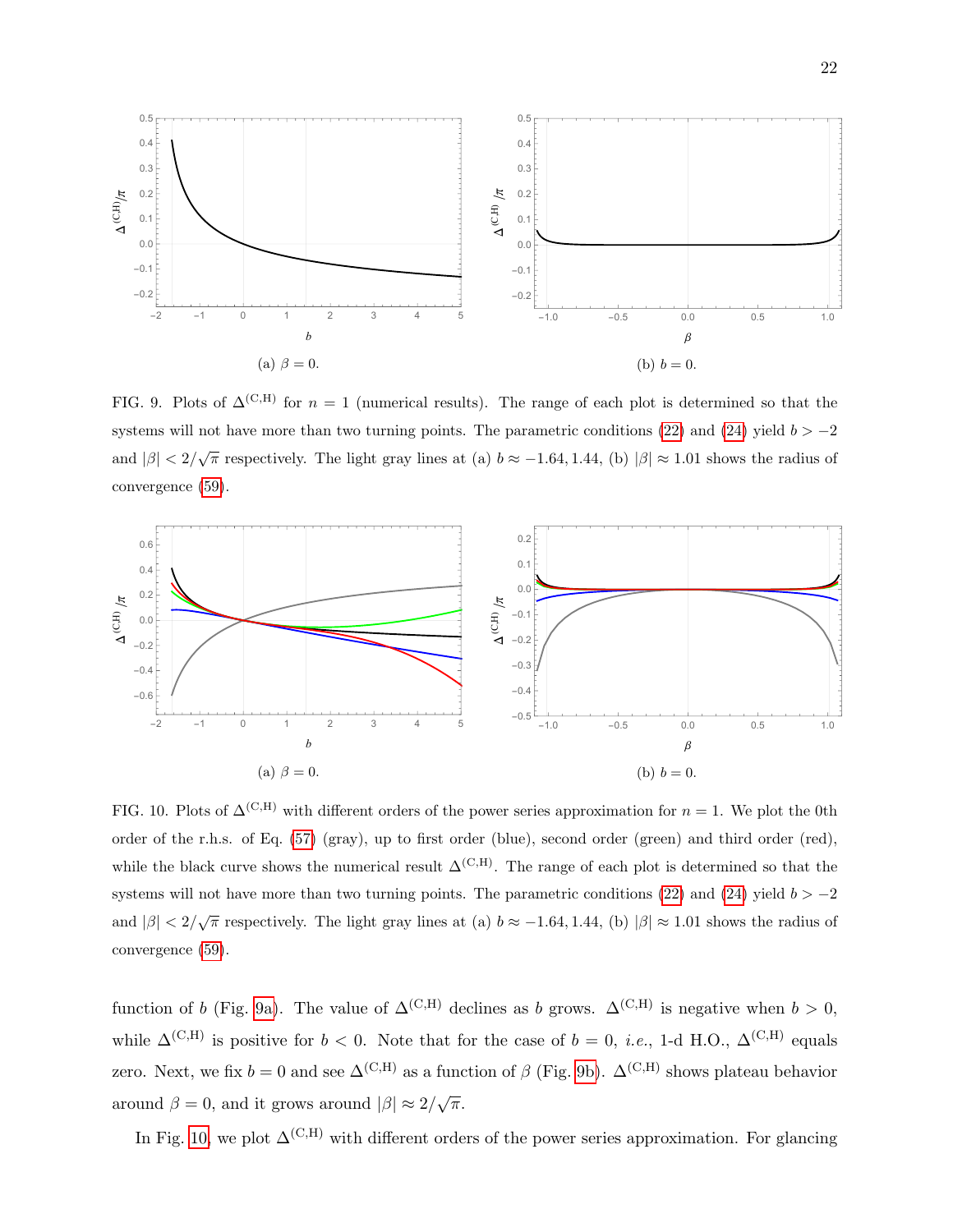behavior of  $\Delta^{(C,H)}$ , the first few orders of the expansion formula is sufficient. Similar analysis can be done for the cases of  $* = L, J$ .

#### V. CONCLUSION

In this paper, we have studied the non-exactness of the SWKB condition for the CES systems by Junker and Roy. First we compared the singularity structures of the SWKB integrand and the QMF. They are different, and thus one can deduce that the SWKB condition does not reproduce the exact bound-state spectra for this class of potentials. For the CES systems, we found that the singularity structures possess the following properties. The QMF has  $n$  poles on the real axis and infinite number of poles on the complex plane other than that, whose effect on the contour integral vanishes pairwisely. This feature proves the quantization condition in the QHJ formalism to be exact. On the other hand, the SWKB integrand does not have the pairwise-cancellation property. It has infinite number of poles on the complex plane, which are not to be treated analytically. More than that, branch cuts spread all over the complex plane, which is also impossible to evaluate the effect on the contour integral. One can see the non-exactness of the SWKB condition for the CES systems comes from the above properties. Then, we numerically confirmed that the condition equation is not an exact one for the systems. Our analysis on the b- and  $\beta$ -dependency of the value of SWKB integral reveals that, as pointed out in our previous letter, the deviations of the SWKB condition relate to the modifications of the whole distribution of the energy eigenvalues.

Also, we have shed light on the residual  $\Delta$  and introduced a novel way of evaluating it for a case of the CES system. We employed a perturbative approach, where we chose the non-perturbed system as a conventional SI potential and expanded the SWKB integral in powers of a parameter. Our formulation realizes the change of the value of SWKB integral, i.e., the level structure of a system, according to the change of model parameters describing the modifications of the level structure. One can understand the behavior of the SWKB integral or the residual by a few simple integrations along with the real line. Our approach unintentionally classifies the CES systems into two according to whether a CES system is inside or outside the radius of convergence for the expansion, i.e., whether or not a CES system connected to a conventional SI potential in terms of the series. The physical interpretation of the radius of convergence is still an open question.

As was mentioned in Sec. [I,](#page-0-2) an "exact" SWKB formula, whose leading term corresponds to the current SWKB formalism surely exists. We do not know what the exact formula may look like so far. However, by virtue of the expansion formula, hopefully the "unknown parameter" will be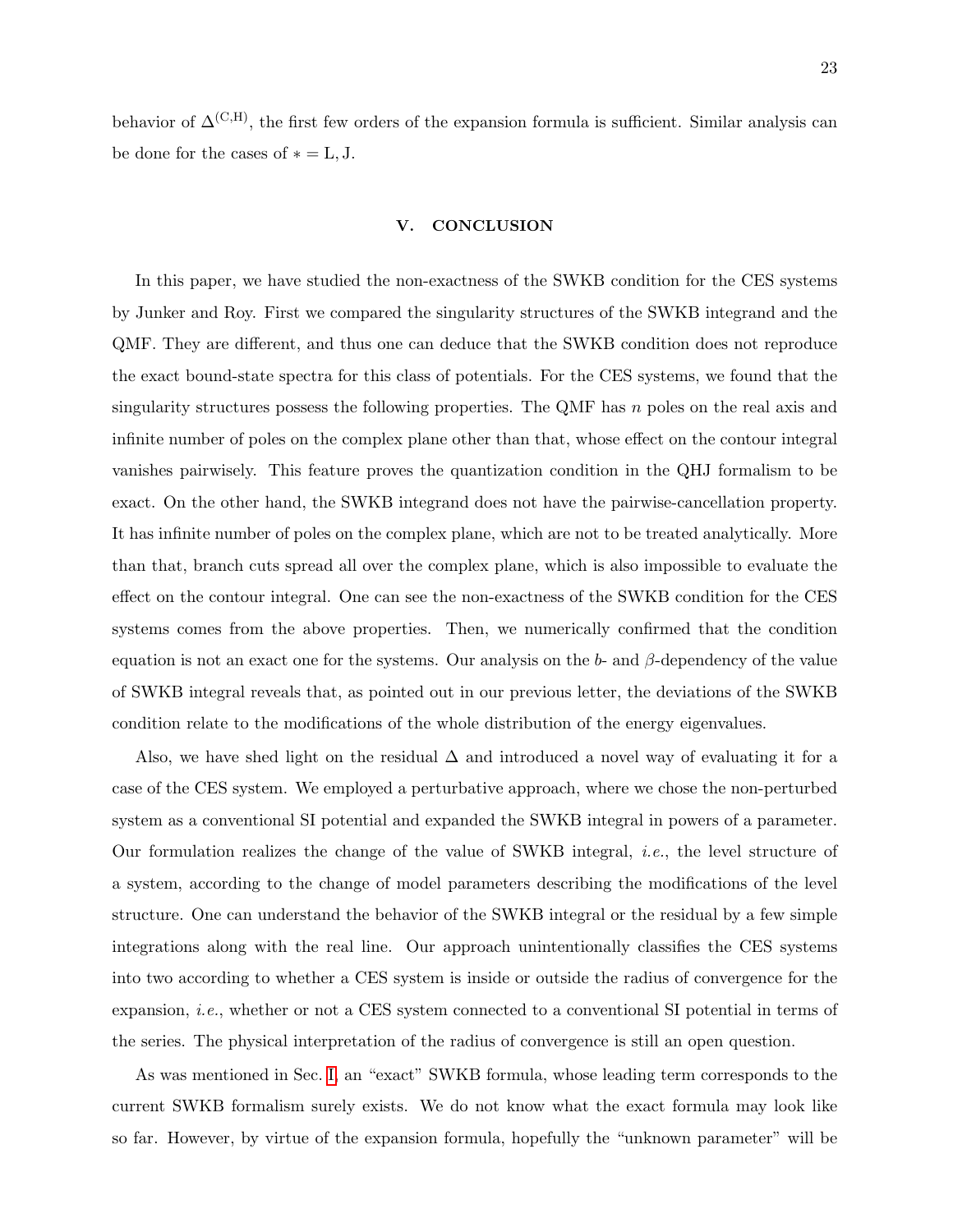identified, as a result of which "exact" SWKB is to be formulated. We also mentioned in Sec. [I](#page-0-2) that the relation between the SWKB condition and the solvability of the Schrödinger equation has been discussed. We believe that our analysis on the residual  $\Delta$  may give a clue to understand the inherent meaning of the SWKB condition in connection with the solvability of the Schrödinger equation.

## <span id="page-23-1"></span>Appendix A: Energy spectrum from the SWKB quantization condition

One can deduce energy spectra from the condition equation analytically for the conventional SI potentials [\[40\]](#page-26-0). For other classes of potentials, one needs to compute numerically to get approximate energy spectra. Here we demonstrate the procedure for the simplest case of  $* = H$  in Eq. [\(15\)](#page-6-0). The superpotential is

$$
W(x) = -\hbar \frac{\mathrm{d}}{\mathrm{d}x} \ln \left| \phi_0^{(\mathrm{H})}(x) \right| = -\omega x
$$

in this case, and the SWKB integral is calculated as

$$
I_{\text{SWKB}} = \int_{-\sqrt{\mathcal{E}}/\omega}^{\sqrt{\mathcal{E}}/\omega} \sqrt{\mathcal{E} - \omega^2 x^2} \, \mathrm{d}x = \frac{2\mathcal{E}}{\omega} \int_0^1 \sqrt{1 - t^2} \, \mathrm{d}t = \frac{\pi \mathcal{E}}{2\omega} \,,\tag{A1}
$$

where  $t \equiv \omega x / \sqrt{\mathcal{E}}$ . From the SWKB quantization condition, one obtains

$$
I_{\text{SWKB}} = \frac{\pi \mathcal{E}}{2\omega} = n\pi \hbar \qquad i.e. \qquad \mathcal{E} = 2n\hbar\omega , \qquad (A2)
$$

which indeed agrees with Eq. [\(16\)](#page-6-1).

## ACKNOWLEDGMENT

The authors would like to thank Ryu Sasaki for his careful and useful advice and comments. We also appreciate Naruhiko Aizawa and Atsushi Nakamula for valuable discussions. Discussions during the YITP workshop YITP-W-20-03 on "Strings and Fields 2020", and YITP workshop YITP-W-21-04 on "Strings and Fields 2021" have been useful to complete this work. N.S. was supported in part by JSPS KAKENHI Grant Number JP B20K03278(1).

<span id="page-23-0"></span><sup>[1]</sup> E. Witten, Dynamical Breaking of Supersymmetry, Nucl. Phys. B188[, 513 \(1981\).](https://doi.org/10.1016/0550-3213(81)90006-7)

<sup>[2]</sup> E. Witten, Constraints on supersymmetry breaking, Nuclear Physics B 202, 253 (1982).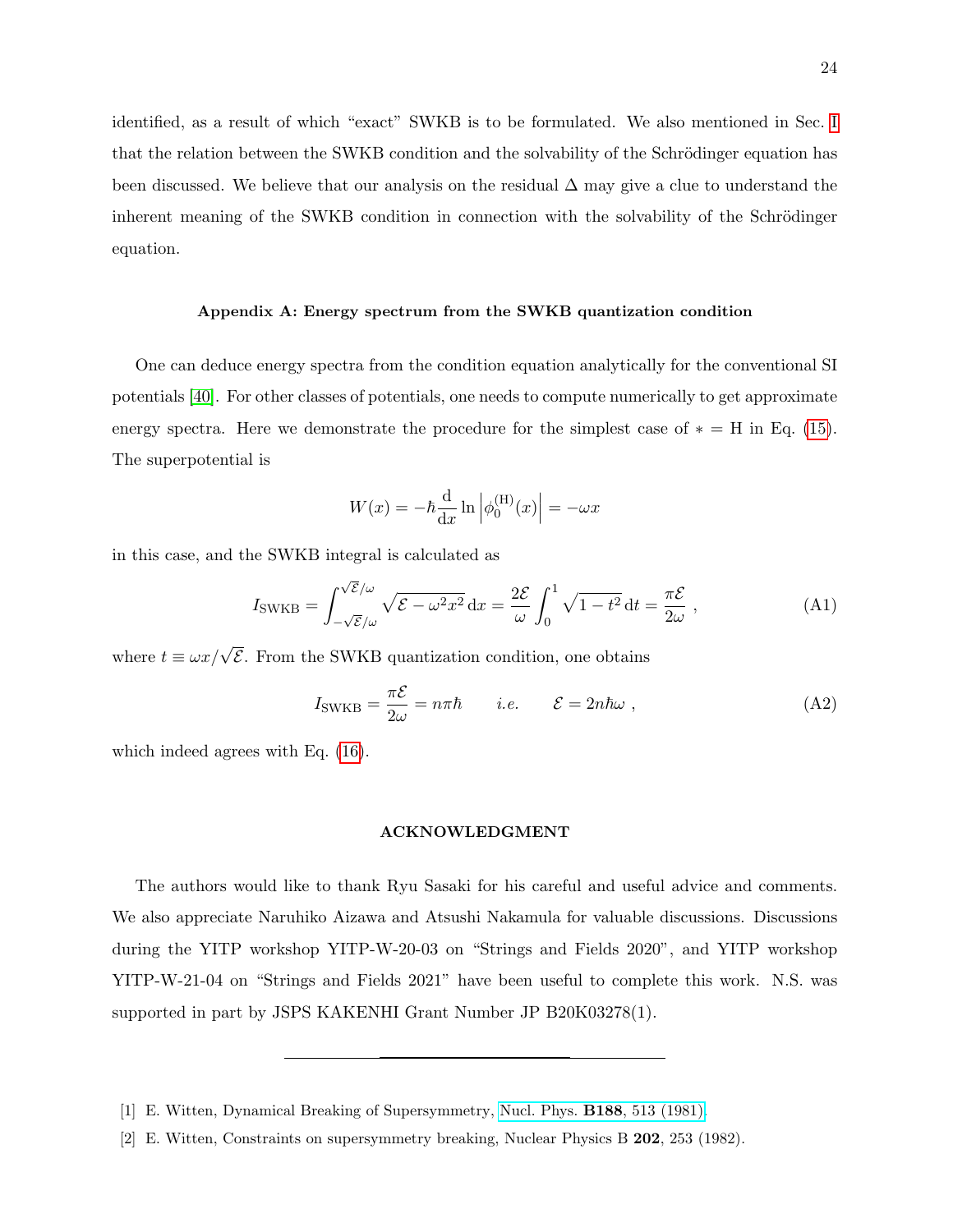- <span id="page-24-0"></span>[3] F. Cooper, A. Khare, and U. Sukhatme, Supersymmetry and quantum mechanics, [Phys. Rept.](https://doi.org/10.1016/0370-1573(94)00080-M) 251, [267 \(1995\),](https://doi.org/10.1016/0370-1573(94)00080-M) [arXiv:hep-th/9405029 \[hep-th\].](https://arxiv.org/abs/hep-th/9405029)
- <span id="page-24-2"></span><span id="page-24-1"></span>[4] L. Infeld and T. Hull, The factorization method, Reviews of modern Physics 23, 21 (1951).
- [5] L. E. Gendenshtein, Derivation of exact spectra of the schrodinger equation by means of supersymmetry, Jetp Lett 38, 356 (1983).
- <span id="page-24-3"></span>[6] F. Cooper, J. N. Ginocchio, and A. Khare, Relationship between supersymmetry and solvable potentials, Physical Review D 36, 2458 (1987).
- <span id="page-24-4"></span>[7] D. T. Barclay, R. Dutt, A. Gangopadhyaya, A. Khare, A. Pagnamenta, and U. Sukhatme, New exactly solvable hamiltonians: shape invariance and self-similarity, Physical Review A 48, 2786 (1993).
- <span id="page-24-12"></span>[8] C. Quesne, Exceptional orthogonal polynomials, exactly solvable potentials and supersymmetry, [Jour](https://doi.org/10.1088/1751-8113/41/39/392001)[nal of Physics A: Mathematical and Theoretical](https://doi.org/10.1088/1751-8113/41/39/392001) 41, 392001 (2008).
- [9] S. Odake and R. Sasaki, Infinitely many shape invariant potentials and new orthogonal polynomials, Phys. Lett. B679[, 414 \(2009\),](https://doi.org/10.1016/j.physletb.2009.08.004) [arXiv:0906.0142 \[math-ph\].](https://arxiv.org/abs/0906.0142)
- [10] S. Odake and R. Sasaki, Another set of infinitely many exceptional  $(X_\ell)$  Laguerre polynomials, [Phys.](https://doi.org/10.1016/j.physletb.2009.12.062) Lett. B684[, 173 \(2010\),](https://doi.org/10.1016/j.physletb.2009.12.062) [arXiv:0911.3442 \[math-ph\].](https://arxiv.org/abs/0911.3442)
- [11] R. Sasaki, S. Tsujimoto, and A. Zhedanov, Exceptional laguerre and jacobi polynomials and the corresponding potentials through darboux–crum transformations, [Journal of Physics A: Mathematical and](https://doi.org/10.1088/1751-8113/43/31/315204) Theoretical 43[, 315204 \(2010\).](https://doi.org/10.1088/1751-8113/43/31/315204)
- <span id="page-24-13"></span>[12] S. Odake and R. Sasaki, Exactly Solvable Quantum Mechanics and Infinite Families of Multi-indexed Orthogonal Polynomials, Phys. Lett. B702[, 164 \(2011\),](https://doi.org/10.1016/j.physletb.2011.06.075) [arXiv:1105.0508 \[math-ph\].](https://arxiv.org/abs/1105.0508)
- <span id="page-24-5"></span>[13] B. Bagchi, A. Banerjee, C. Quesne, and V. Tkachuk, Deformed shape invariance and exactly solvable hamiltonians with position-dependent effective mass, Journal of Physics A: Mathematical and General 38, 2929 (2005).
- <span id="page-24-6"></span>[14] A. Comtet, A. D. Bandrauk, and D. K. Campbell, EXACTNESS OF SEMICLASSICAL BOUND STATE ENERGIES FOR SUPERSYMMETRIC QUANTUM MECHANICS, [Phys. Lett.](https://doi.org/10.1016/0370-2693(85)90160-1) 150B, 159 [\(1985\).](https://doi.org/10.1016/0370-2693(85)90160-1)
- <span id="page-24-7"></span>[15] R. Dutt, A. Khare, and U. P. Sukhatme, Exactness of Supersymmetric WKB Spectra for Shape Invariant Potentials, Phys. Lett. B181[, 295 \(1986\).](https://doi.org/10.1016/0370-2693(86)90049-3)
- <span id="page-24-8"></span>[16] J. N. Ginocchio, A class of exactly solvable potentials. i. one-dimensional schrödinger equation, Annals of Physics 152, 203 (1984).
- <span id="page-24-9"></span>[17] P. Abraham and H. Moses, Changes in potentials due to changes in the point spectrum: anharmonic oscillators with exact solutions, Physical Review A 22, 1333 (1980).
- <span id="page-24-10"></span>[18] A. Khare and Y. P. Varshni, IS SHAPE INVARIANCE ALSO NECESSARY FOR LOWEST ORDER SUPERSYMMETRIC WKB TO BE EXACT?, Phys. Lett. A (1989).
- <span id="page-24-11"></span>[19] D. DeLaney and M. M. Nieto, Susy-wkb is neither exact nor never worse than wkb for all solvable potentials, Physics Letters B 247, 301 (1990).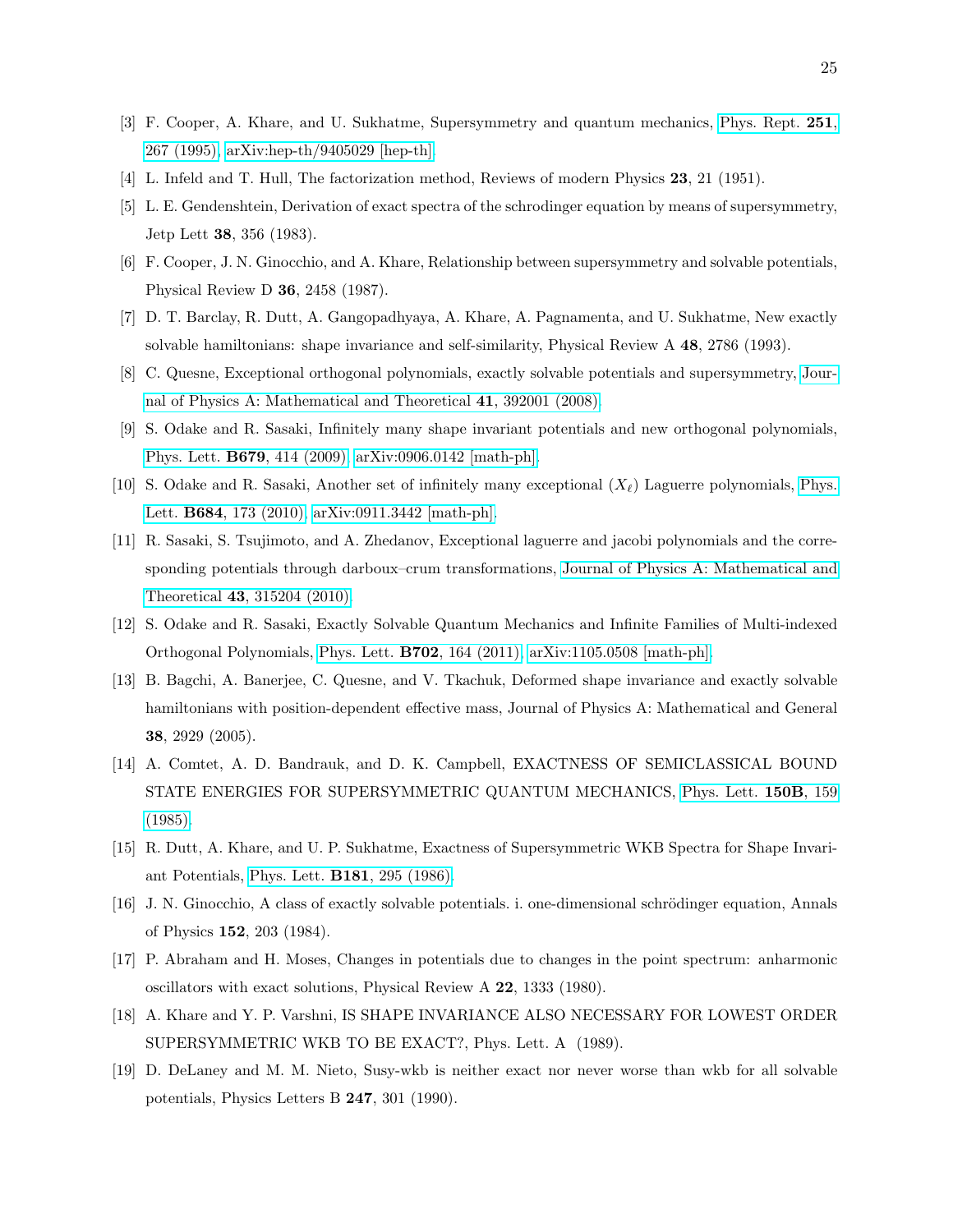- <span id="page-25-0"></span>[20] Y. Nasuda and N. Sawado, Numerical study of the swkb condition of novel classes of exactly solvable systems, Modern Physics Letters A 36, 2150025 (2021).
- <span id="page-25-1"></span>[21] M. G. Krein, On a continuous analogue of a Christoffel formula from the theory of orthogonal polynomials, Dokl. Akad. Nauk SSSR 113, 970 (1957).
- <span id="page-25-3"></span><span id="page-25-2"></span>[22] V. Adler, A modification of crum's method, Theoretical and Mathematical Physics 101, 1381 (1994).
- [23] J. Bougie, A. Gangopadhyaya, and C. Rasinariu, The supersymmetric WKB formalism is not exact for all additive shape invariant potentials, J. Phys. A51[, 375202 \(2018\),](https://doi.org/10.1088/1751-8121/aad3db) [arXiv:1802.00068 \[quant-ph\].](https://arxiv.org/abs/1802.00068)
- <span id="page-25-4"></span>[24] R. Bhalla, A. Kapoor, and P. Panigrahi, Exactness of the supersymmetric wkb approximation scheme, Physical Review A 54, 951 (1996).
- <span id="page-25-5"></span>[25] R. Bhalla, A. Kapoor, and P. Panigrahi, Quantum hamilton–jacobi formalism and the bound state spectra, American Journal of Physics 65, 1187 (1997).
- <span id="page-25-6"></span>[26] R. A. Leacock and M. J. Padgett, Hamilton-jacobi theory and the quantum action variable, Physical Review Letters 50, 3 (1983).
- <span id="page-25-7"></span>[27] R. A. Leacock and M. J. Padgett, Hamilton-jacobi/action-angle quantum mechanics, Physical Review D 28, 2491 (1983).
- <span id="page-25-9"></span><span id="page-25-8"></span>[28] H. Goldstein, C. Poole, and J. Safko, [Classical Mechanics](https://books.google.co.jp/books?id=tJCuQgAACAAJ) (Addison Wesley, 2002).
- [29] S. S. Ranjani, K. Geojo, A. Kapoor, and P. Panigrahi, Bound state wave functions through the quantum hamilton–jacobi formalism, Modern Physics Letters A 19, 1457 (2004).
- <span id="page-25-10"></span>[30] R. Adhikari, R. Dutt, A. Khare, and U. Sukhatme, Higher-order wkb approximations in supersymmetric quantum mechanics, Physical Review A 38, 1679 (1988).
- [31] R. Dutt, A. Khare, and U. P. Sukhatme, Supersymmetry-inspired wkb approximation in quantum mechanics, American Journal of Physics 59, 723 (1991).
- <span id="page-25-11"></span>[32] S. S. Ranjani, P. Panigrahi, A. Khare, A. Kapoor, and A. Gangopadhyaya, Exceptional orthogonal polynomials, qhj formalism and swkb quantization condition, Journal of Physics A: Mathematical and Theoretical 45, 055210 (2012).
- <span id="page-25-12"></span>[33] G. Junker and P. Roy, Conditionally exactly solvable potentials: a supersymmetric construction method, Annals of Physics 270, 155 (1998).
- <span id="page-25-13"></span>[34] A. Gangopadhyaya, J. V. Mallow, C. Rasinariu, and J. Bougie, Exactness of swkb for shape invariant potentials, Physics Letters A 384, 126722 (2020).
- <span id="page-25-14"></span>[35] A. Gangopadhyaya, J. Bougie, and C. Rasinariu, Exactness of semiclassical quantization rule for broken supersymmetry, Journal of Physics A: Mathematical and Theoretical (2021).
- <span id="page-25-16"></span><span id="page-25-15"></span>[36] L. Landau and E. Lifshitz, Quantum Mechanics: Non-Relativistic Theory, Vol. 3 (Elsevier, 1981).
- <span id="page-25-17"></span>[37] E. Gozzi, Nodal structure of supersymmetric wave functions, Physical Review D 33, 3665 (1986).
- [38] A. de Souza Dutra, Conditionally exactly soluble class of quantum potentials, Physical review A 47, R2435 (1993).
- <span id="page-25-18"></span>[39] R. Dutt, A. Khare, and Y. Varshni, New class of conditionally exactly solvable potentials in quantum mechanics, Journal of Physics A: Mathematical and General 28, L107 (1995).